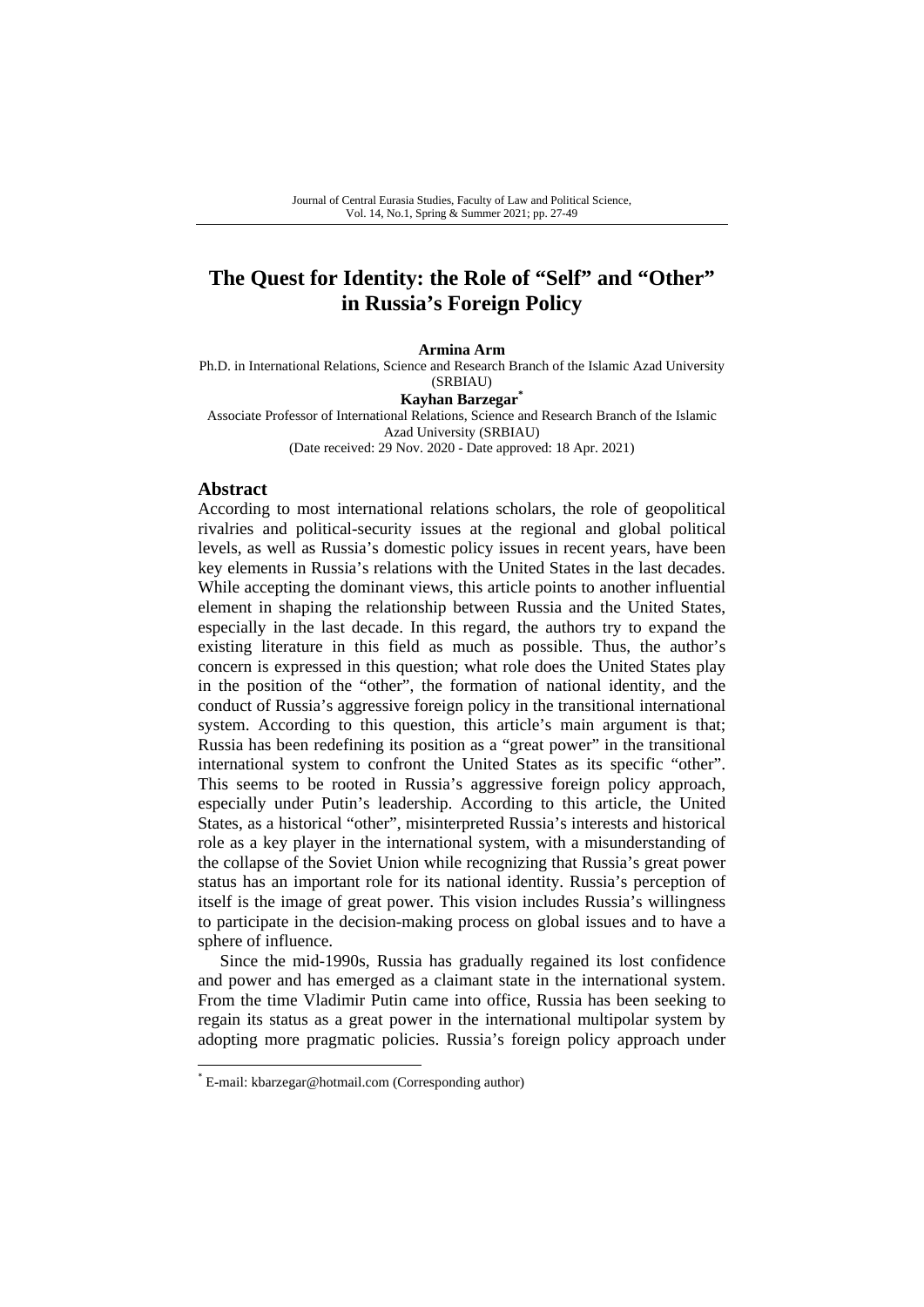Putin has sparked serious debates about the reasons for Russia's aggressive actions during this period. Most Western scholars and politicians often find Russia's post-Cold War behavior unpredictable, irrational, anti-western, aggressive, and expansionist. Examples of such behaviors include Moscow's rapid response to NATO's intervention in the 1999 Kosovo crisis, the invasion of South Ossetia in Georgia in 2008, the annexation of Crimea, and finally Russia's military intervention in the Syrian civil war in 2015.

Some IR scholars began to argue that the key external factors, geopolitical rivalry, and Russia's political-security conflict with the west are playing a critical role in shaping Russia's foreign policy behavior. In contrast, some observers emphasize domestic factors as the main reason behind the Kremlin's policies in recent years, such as state stability, fear of color revolutions, and attempt to divert people's attention away from domestic problems. Although all the abovementioned factors play a critical role in Russia's strategic assessments, these factors have not considered psychological, social and emotional motivations. Those mainstream analysts who rely on positivism in approaching Russian foreign policy have not considered other factors such as positive social identity, national self-esteem, and concerns about its status in the international system. The main goal of Russia's foreign policy, especially under Putin's presidency, is to achieve the position of great power in a multipolar system in which Russia is considered as one of the main poles. Over the years, the content of Russia's foreign policy has not changed fundamentally, but influential domestic and international variables such as rising global oil and gas prices, which are Russia's main exports and declining US commitments, especially in the Middle East, have been changed. These factors have given Kremlin more leeway in choosing its political options.

Based on the above considerations, this article seeks to find an appropriate answer to the question of what role does the United States plays in the position of the "other" information of Russia's national identity and aggressive foreign policy behavior in the transitional international system. The main hypothesis of this article is that Russia's aggressive policies such as military intervention in Syria and the annexation of Crimea, show the revival of traditional values as key elements of the country's foreign policy strategy. According to the authors, Russia, especially after the ascension of Putin to power, has been seeking to counter certain "other" actions, namely the United States, by redefining its great power status. This hypothesis seems to provide a much better understanding of Russia's aggressive behavior in the international system, such as its dealings with the crises like Georgia, Ukraine, and Syria.

**Keywords:** Foreign Policy, National Identity, "Other", Russia, "Self".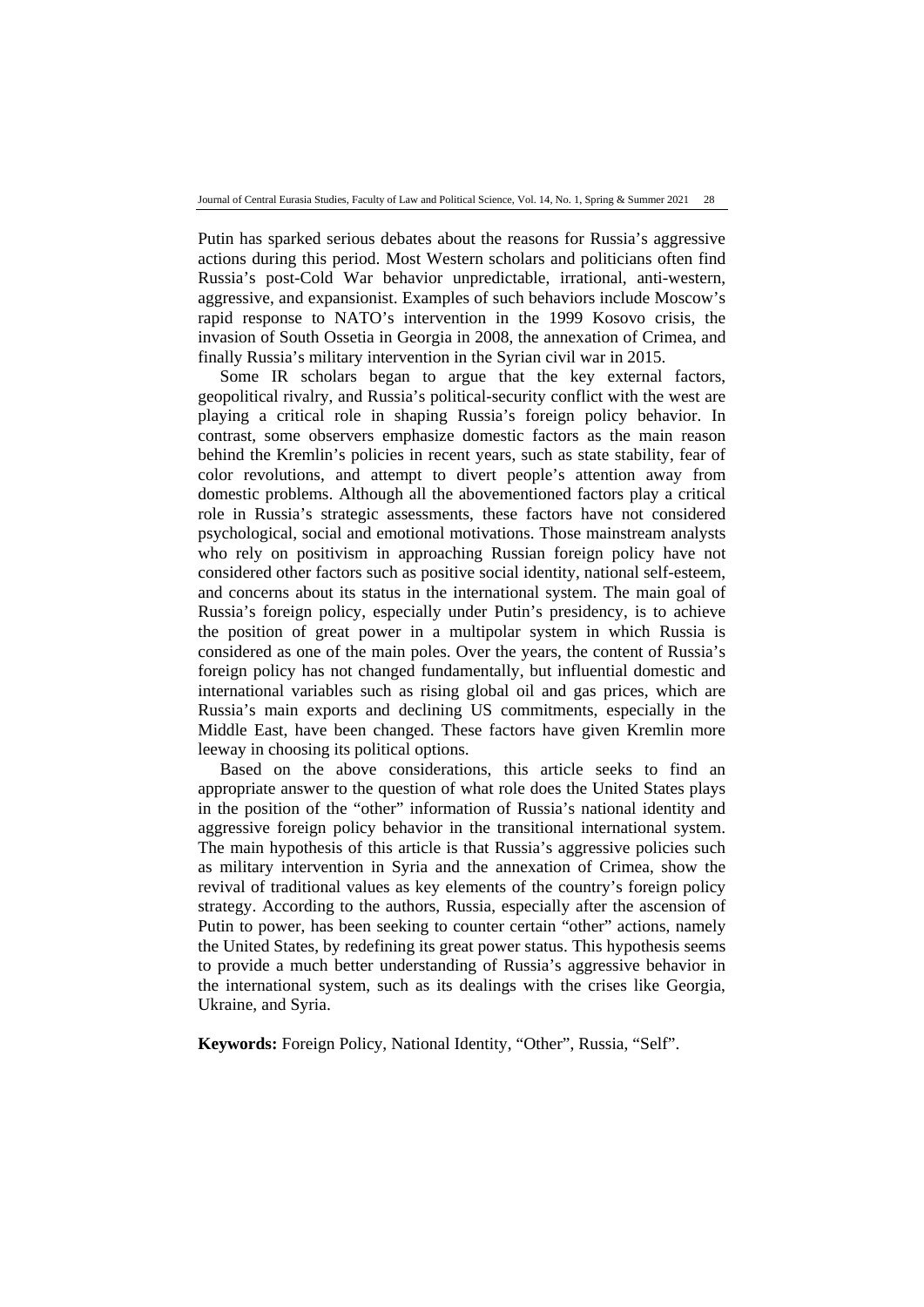**در جستوجوي هويت: نقش «خود» و «ديگري» در شكلگيري رفتار سياست خارجي روسيه آرمينا آرم**  دكتري روابط بينالملل، دانشكدة حقوق، الهيات و علوم سياسي واحد علوم و تحقيقات، دانشگاه آزاد اسلامي، تهران **\* كيهان برزگر** دانشيار روابط بينالملل، دانشكدة حقوق، الهيات و علوم سياسي واحد علوم و تحقيقات، دانشگاه آزاد اسلامي، تهران (تاريخ دريافت: -1399/09/09 تاريخ تصويب: 1400/01/29)

#### **چكيده**

از نظر بيشتر پژوهشگران روابط بينالملل رقابتهاي ژئوپليتيكي و مسائل سياسي و امنيتي در سطحهاي سياست منطقهاي و جهاني و همچنين مسائل سياست داخلي روسيه در سالهاي اخيـر، عناصـر اصـلي شكلدهندة روابط روسيه با ايالات متحد در دهههاي گذشته بوده است. در اين نوشتار ضـمن پـذيرش ديدگاههاي غالب، به عنصر تأثيرگذار ديگري در شكلدهي به روابط اين دو بازيگر، بهويژه در يك دهه اخير اشاره ميكنيم. همچنين ميكوشيم ادبيات موجود در اين زمينه را تـا حـد امكـان گـسترش دهـيم. دغدغة ما در اين پرسش تجلي مييابد كه ايالات متحد چه نقـشي در جايگـاه «ديگـري»، شـكلگيـري هويت ملي و رفتار سياست خارجي تهاجمي روسيه در نظام بينالملل در حال گـذار ايفـا مـيكنـد؟ در پاسخ، اين فرضيه را به آزمون ميگذاريم كه روسيه با بازتعريف جايگاهش بهعنوان «قدرت بـزرگ» در نظام بينالمللِ در حال گذار در پي مقابله با اقدامهاي «دگر» مشخص اين كشور يعنـي ايـالات متحـد و شناسايي جايگاهش است. بهنظر ميرسد رويكرد تهاجمي سياست خـارجي روسـيه بـهويـژه در دوران پوتين ريشه در همين سياست دارد. براساس يافتهها، ايالات متحد بهعنوان «دگر» تـاريخي، بـا برداشـتي نادرست از فروپاشي اتحاد شوروي منافع و نقـش تـاريخي روسـيه بـهعنـوان بـازيگري مهـم در نظـام بينالمللي را در نظر نگرفت؛ در حالي كه شناسايي جايگاه قدرت بزرگ روسيه اهميـت ويـژهاي بـراي هويت ملي آن كشور دارد. ادراك روسيه از خود، تصوير يك قدرت بزرگ است. اين چشمانداز، شامل تمايل روسيه به مشاركت در تصميمگيري در مورد مسائل جهـاني و داشـتن حـوزة نفـوذ اسـت. روش تجزيه و تحليل مدعاي مطرحشده در اين نوشتار كيفي و ابزار گـردآوري دادههـا، منـابع كتابخانـهاي و اينترنتي است.

> **واژگان اصلي**  خود، ديگري، روسيه، سياست خارجي، هويت ملي.

E-mail: kbarzegar@hotmail.com مسئول نويسندة\*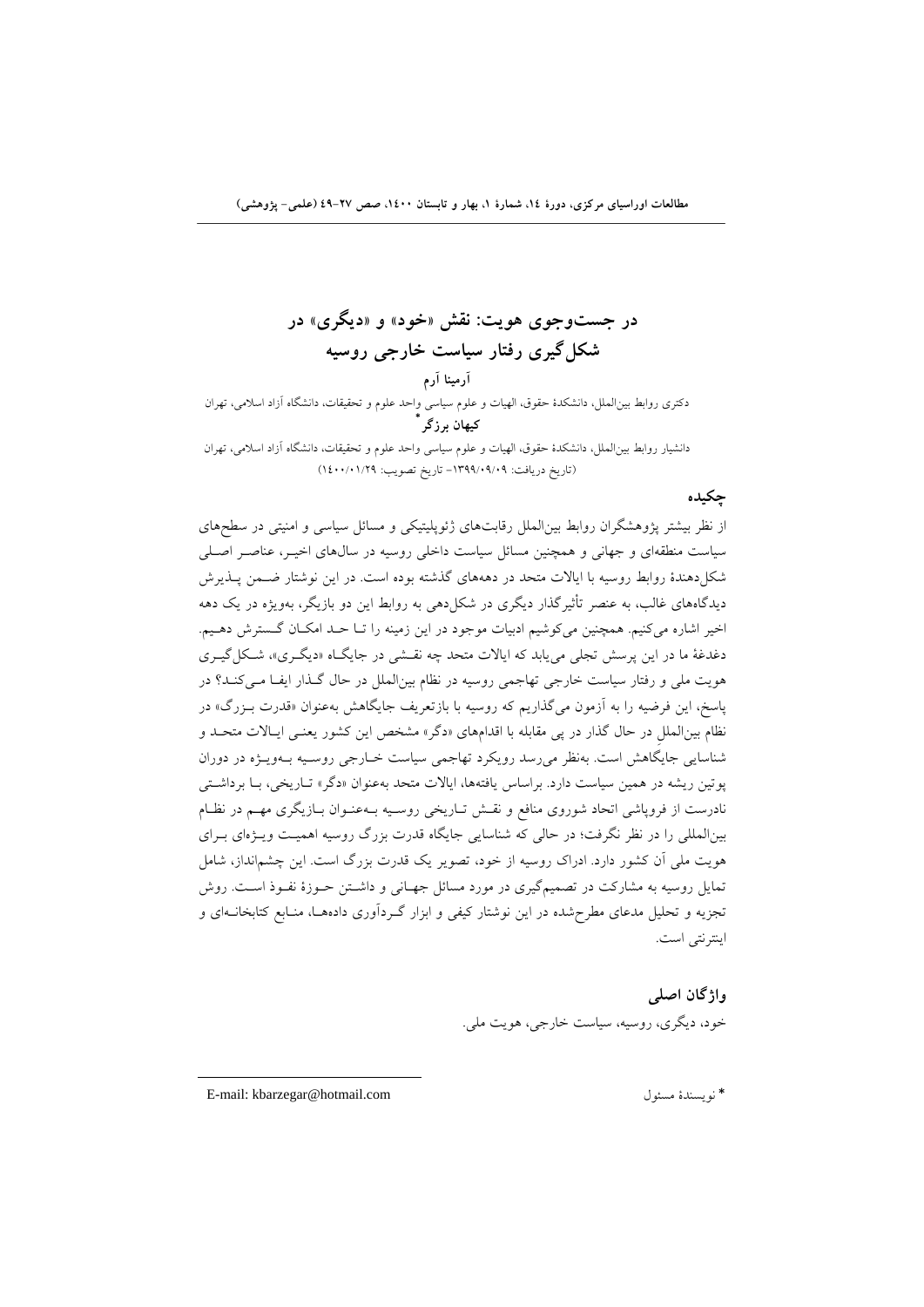**مقدمه** 

از اواخر دهة ،1990 روسيه بهتدريج اعتماد به نفس و قدرت ازدسترفتـة خـود را بازيافتـه و بهعنوان كشوري مدعي در نظام بينالملل ظهور كرده است. با بهقدرترسيدن ولاديمير پـوتين، روسيه با بهكارگرفتن سياستهاي هدفمند و عملگرا بهدنبال بازيـابي جايگـاه خـود بـهعنـوان قدرتي بزرگ در نظام چندقطبي بينالمللي بوده است. رويكرد سياست خارجي روسيه در زمان پوتين، بحثهاي جدي در مورد دليل اقدامهـاي تهـاجمي روسـيه در ايـن دوره را برانگيختـه است. بيشتر پژوهشگران و سياستمداران غربي رفتـار روسـيه پـس از جنـگ سـرد را بيـشتر پيشبينيناپذير، غيرمنطقي، ضدغربي، تهاجمي و گسترشطلب ميدانند. واكنش شـديد مـسكو به مداخلة ناتو در بحران كوزوو در سال ،1999 حمله به اوستياي جنوبي در گرجستان در سال ،2008 تصرف و پيوستهساختن كريمه، مداخلة نظامي روسيه در جنگ داخلي سـوريه در سـال 2015 نمونههايي از چنين رفتاري است.

تعدادي از پژوهشگران روابط بينالملل به عاملهاي خارجي، رقابت ژئوپليتيك و منازعات سياسي و امنيتي روسيه با غرب بهعنوان عناصر اصلي شكلدهندة رفتار سياست خارجي روسيه اشاره ميكنند (37-48 :Smith, 2014; Mankoff, 2011). گروه ديگر بيشتر به عامل هاي داخلي از جمله ثبات حكومت مركزي، ترس از رخداد انقلابهاي رنگي و تلاش براي منحرفكـردن توجه مردم از مشكلات داخلي بهعنوان دليلهاي اصلي سياستهاي كرملين در سالهاي اخيـر متمركز شـدهانـد. بـيترديـد ايـن مـوارد نقـش مهمـي در برآوردهـاي راهبـردي روسـيه دارد (87 2011: ,Trenin(. اما اين رويكردها انگيزههاي رواني، اجتماعي و عـاطفي ناشـي از رفتـار سياست خارجي روسيه و مسير جديد ايدئولوژيك اين كشور را به كلي ناديده ميگيرند.

تحليلگراني كه فقط با تمركز بر عقلانيت ابزاري، رفتار سياست خارجي روسيه را بررسـي ميكنند به عاملهايي مانند نياز به هويت اجتماعي مثبت، عزت نفس ملي و نگرانـي از مـسئلة جايگاه كشورها در نظام بينالملـل توجـه نمـيكننـد (2004 ,Hofp(. هـدف اساسـي سياسـت خارجي روسيه بهويژه در دوران پوتين، دستيابي به جايگاه قـدرتي بـزرگ در نظـام چنـدقطبي است كه روسيه در آن بهعنوان يكي از قطبها در نظر گرفته شود. در طول سـالهـا، محتـواي سياست خارجي روسيه دگرگون نشده است، اما متغيرهاي تأثيرگذار داخلي و بينالمللي ماننـد افزايش قيمت جهاني نفتوگاز كه صادرات اصلي روسيه بهشمار ميروند و تعهدهاي ايـالات متحد بهويژه در خاورميانه تغيير كرده است. اين عاملها سبب شده است كرملين استقلال عمل بيشتري در انتخاب گزينههاي سياسي داشته باشد.

بر مبناي آنچه گفتيم در اين نوشتار بهدنبال يافتن پاسخ مناسب براي اين پرسش هستيم كه ايالات متحد آمريكا چه نقشي در جايگاه «ديگري» و شكلگيري هويت ملي و رفتـار سياسـت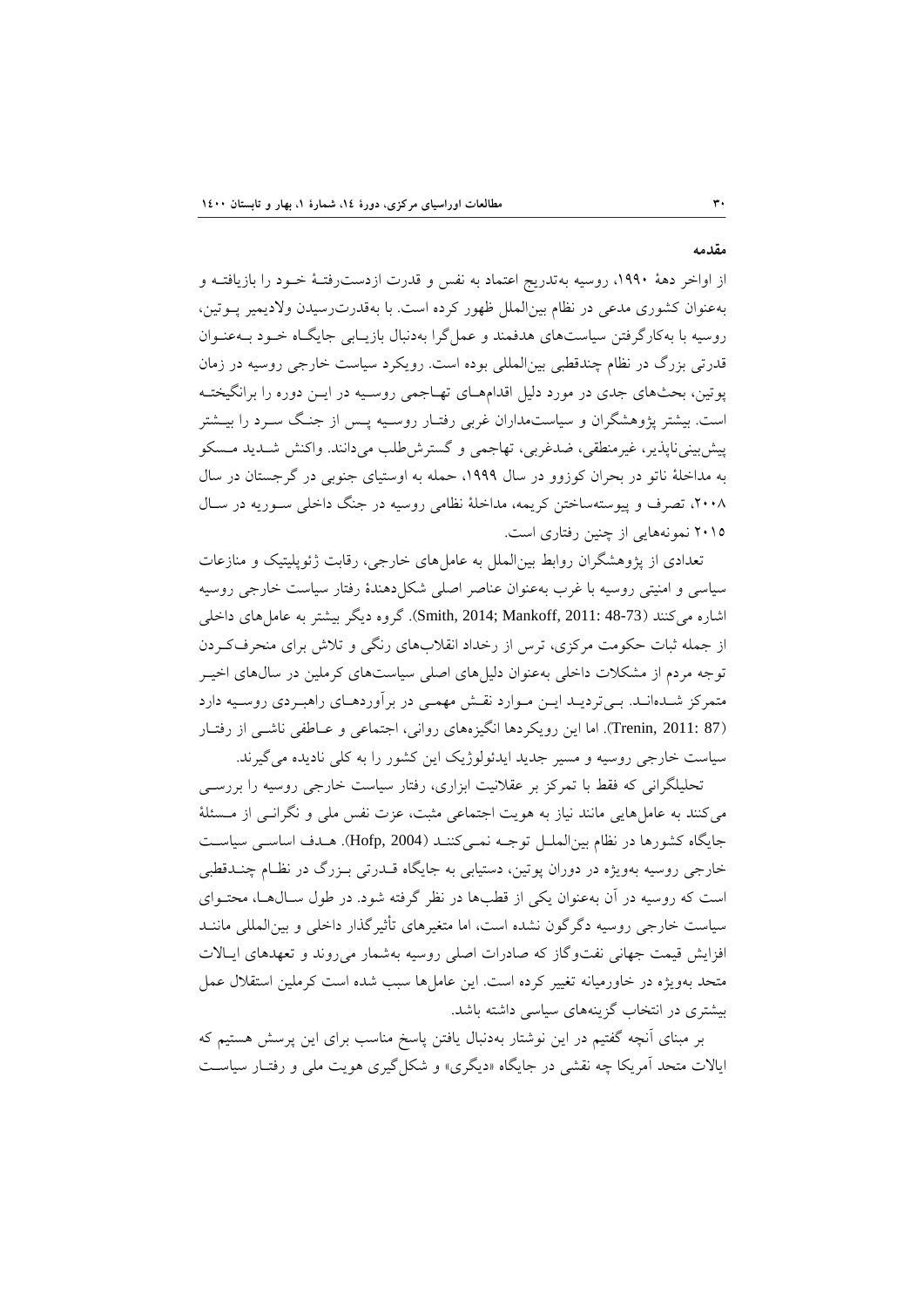خارجي تهاجمي روسيه در نظام بينالمللِ در حال گذار دارد؟ در پاسخ ايـن فرضـية اصـلي را مطرح ميكنيم كه سياستهاي تهاجمي روسيه مانند مداخلة نظامي در سوريه و پيوسـتهسـازي شبه جزيرة كريمه به خاك اين كشور، نشاندهندة چرخش تمدني روسيه و تجديد ارزشهـاي سنتي بهعنوان عناصر اساسي راهبردي سياست خارجي اين كـشور در جـستوجـوي جايگـاه خـود بـهعنـوان «قـدرت بـزرگ» بـوده اسـت. از نظـر نويـسندگان، روسـيه بـهويـژه پـس از بهقدرترسيدن پوتين با بازتعريف جايگاه خود بـهعنـوان قـدرت بـزرگ بـهدنبـال مقابلـه بـا اقدامهاي «دگر» مشخص يعني ايالات متحد بوده است. بهنظر ميرسد اين فرضيه ادراك بهتري از دليلهاي رفتار تهاجمي روسيه در نظام بينالملل مانند رويارويي اين كشور بـا بحـرانهـاي گرجستان، اوكراين و سوريه ارائه ميدهد. براي سـاماندهي مباحـث، ايـن نوشـتار را در چنـد بخش تنظيم كردهايم: پيشينة پژوهش و بيان برخي منابع اين حوزه، چگونگي بازنمايي روسـيه از هويت ملي و نقش خود در نظام بينالملـل، نقـش خودانگـارة «قـدرت بـزرگ» در گفتمـان سياست خارجي روسيه، تجزيه و تحليل جايگاه ايـالات متحـد بـهعنـوان «دگـر» در سياسـت خارجي روسيه. سرانجام نتيجهگيري بحث را بيان ميكنيم.

## **پيشينة پژوهش**

سياست خارجي روسيه بهعنوان كشوري بـزرگ، تأثيرگـذار و بـا ويژگـيهـاي منحـصربهفـرد همواره مورد توجه پژوهشگران روابط بينالملل با ديدگاههاي متفـاوت و گـاه متعـارض بـوده است. هدف اصلي اين نوشتار برجستهكردن تفسيري متفاوت از ديدگاه خردباورانة نظريههـاي جريان اصلي روابط بينالملل مانند نوواقعگرايي و ليبراليسم از راهبرد سياست خارجي روسـيه در نظام بينالملل است. براساس رويكرد سازهانگاري اجتماعي، كشورها تنهـا بـهدنبـال منـافع مادي (نظامي، اقتصادي) نيستند، بلكه قبل از هر چيز در پي ايجاد هويـت ملـي بـراي خـود و شناسايي آن از سوي ديگران هستند. در تحليل سياسـت خـارجي روسـيه بايـد نقـش اساسـي هويت روسي را در كنار ديگر متغيرهاي مادي در نظر داشت، زيرا سياست خـارجي روسـيه از بسياري ابعاد مبتني بر هويت است. در واقع، همانطور كه «اريك رينگمار» (2002) به درسـتي اشاره كرده است؛ پرسشهاي مربوط به هويت يك دولت همواره اساسيتر از پرسشهـايي در مورد منافع مادي آن است. بنابراين راهبرد سياست خـارجي روسـيه پـس از فروپاشـي اتحـاد شوروي، بهويژه در دوران پوتين را نميتوان فقط با تكيه بـر نظريـههـاي اثبـاتگـرا تجزيـه و تحليل كرد كه اتكايشان توجه به مسائل مادي در شكلگيـري منـافع ملـي و كـنش خـارجي . 1 كشورهاست

.1 براي آگاهي بيشتر نگاه كنيد به: 2019 ,Barzegar and Arm.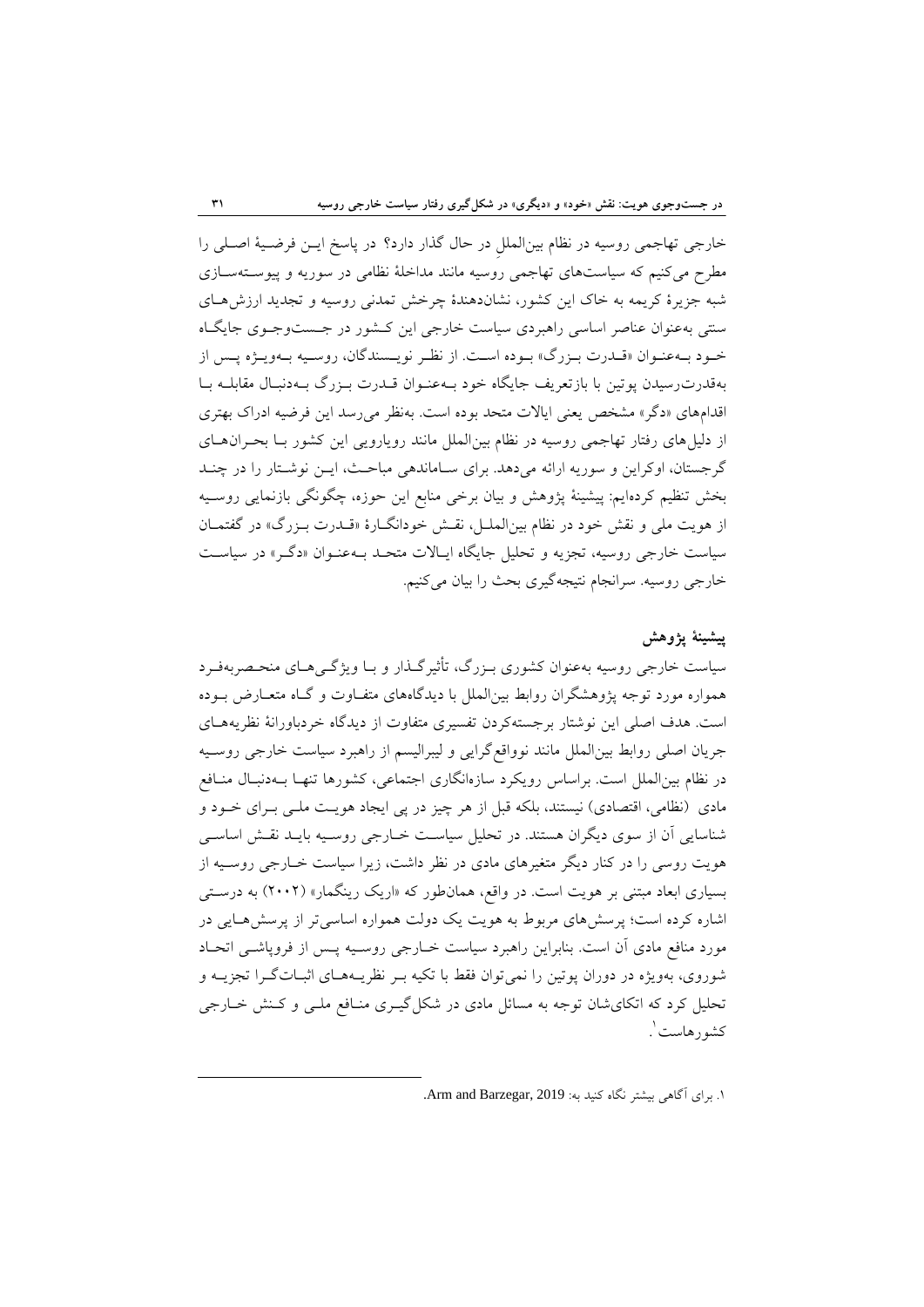اريك رينگمار از پژوهشگراني است كه مشكل نظريههاي سـنتي در بررسـي روابـط ميـان دولتها را تمركز بيش از اندازه به مسائل مادي ميداند؛ در حالي كـه توجـه كمـي بـه مـسائل هويتي و شناختي ميكنند. او در كتاب «بازي شناسايي: شوروي در مقابل غرب» اشاره ميكنـد كه سياست جهاني بيشتر بازي شناسايي (بهرسميت شناختهشدن) است تا مدل معماي زنـداني. در بازي شناسايي، تنها نگراني بازيگران مسئلة برد و باخت نيست، بلكه به مـسائل مربـوط بـا هويت ملي كشورها نيز توجه مي شود'. او براساس همين فرضيه، روابط ميان ايـالات متحـد و اتحاد شوروي را تجزيه و تحليل ميكند. در اين نوشـتار نويـسنده بـهدنبـال واكـاوي موضـوع هويت و شناسايي و تأثير اين دو متغير بر يكديگر است. همين موضوع سبب شده است تا اين بحث بيش از حد انتزاعي باشد. بنـابراين نويـسنده به هويت دروني و فرهنـگ سياسـي روسيه توجه چنداني نداشته اسـت. در نتيجـه شاخصهاي متمايزي را كه هر كدام از لايههاي هويتي روسيه براي تعريف وضعيت قدرت بزرگ دارند بيان نكرده است.

در همين زمينه، آندره تسيگانكف (2012) در كتاب «روسيه و غرب از الكساندر تا پـوتين: نقش عنصر افتخار در روابط بين الملل» با استفاده از نظرية سازهانگاري و نقـش هويـت ملـي، سياست خارجي روسيه را بررسي كرده است. او از مفهوم افتخار<sup>؟</sup> بهعنوان مقولهاي حيــاتي در رابطه با جايگاه روسيه در نظام بين|لملل استفاده ميكند و اين فرضيه را مطرح ميكند كه حس غرور و افتخار ملي هويت ملي روسها را ساخته است و رفتـار سياسـت خـارجي روسـيه را بهعنوان يك بازيگر شكل ميدهد. همين احساس غرور ملي روسها، اساس درك بهتر تـاريخ طولانی روابط این کشور با غرب است<sup>۳</sup>. تسیگانکف بـا اسـتفاده از ایــن اصــطلاح، کرامـت و شكوه را بهعنوان افتخار طبقهبندي ميكند. به باور او، تغيير احساسات كرملين از اميد (هنگامي كه شأن روسيه مورد احترام است) به نااميدي، ترس و خشم (زماني كه هويت و افتخار روسيه مورد شناسايي قرار نميگيرد) نبايد فقط به مسئلة پويايي قدرت و جايگاه بينالمللي اين كشور كاهش يابد<sup>؛</sup> با وجود مباحث نوين، تسيگانكف با تمركز بيش از حد بر نقش عنصر افتخار در شكلگيري هويت ملي، توجه كمتري به مسئلة ديگرسازي و نقش انگارههاي خـود و ديگـري در رفتار سياست خارجي روسيه دارد.

در منابع فارسي، احمد رشيدي (2018) در مقالهاي با عنوان «بازشناسي خود و ديگـري در جريانهاي فكري و بنيادهاي سياست خارجي روسيه» بهدنبال شـناخت جايگـاه «ديگـري» در انديشههاي متفكران روس است. او با تحليل جريانهاي فكري و هـويتي مختلـف در فرهنـگ

.4 براي آگاهي بيشتر نگاه كنيد به: 2019 ,Barzegar and Arm.

<sup>.</sup>1 براي آگاهي بيشتر نگاه كنيد به: 2002 ,Ringmar.

<sup>.</sup>3 براي آگاهي بيشتر نگاه كنيد به: 2012 ,Tsygankov.

<sup>2.</sup> Honor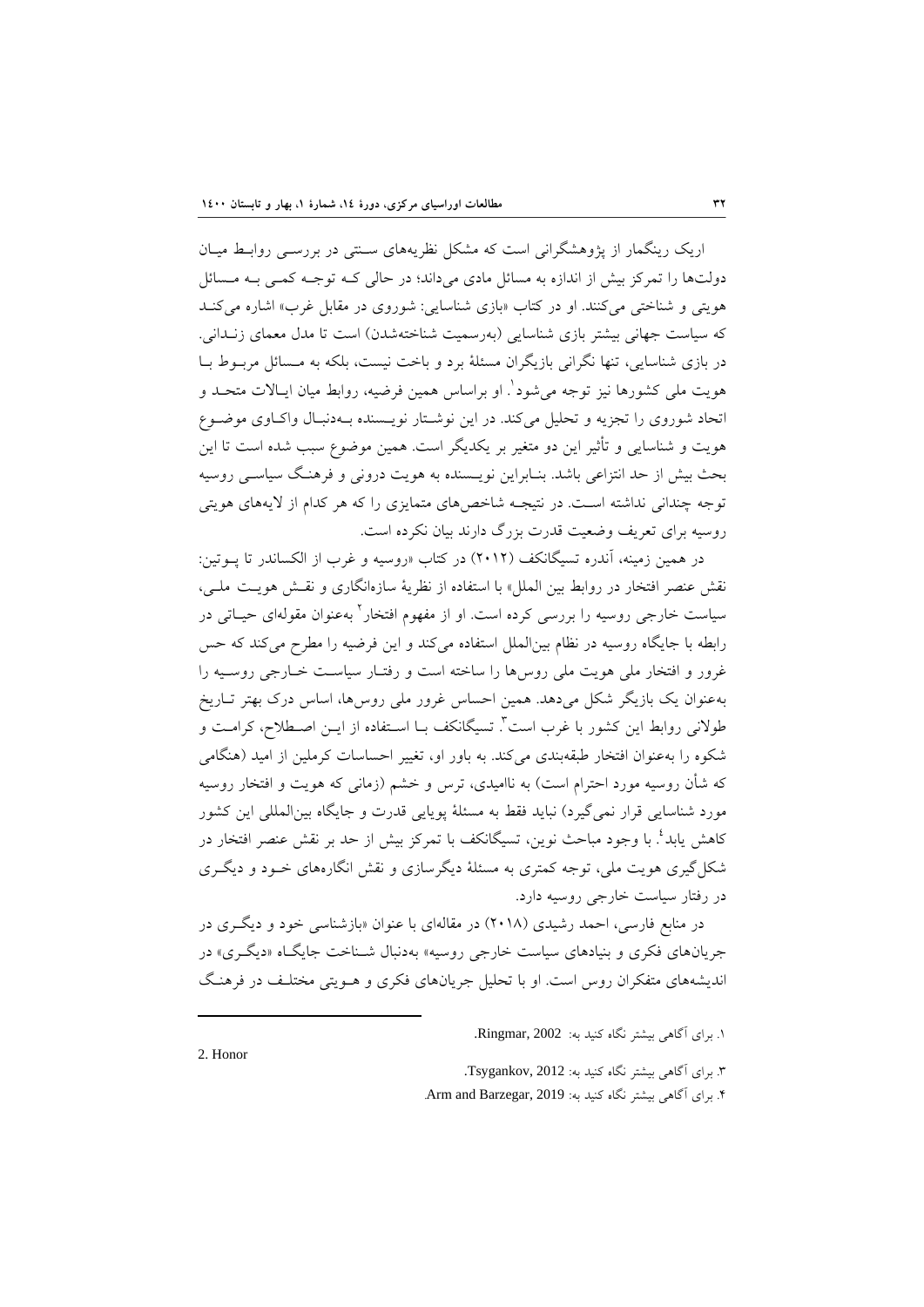روسي به اين نتيجه ميرسد كـه متفكـران روس بـهتـدريج از ذاتگرايـي فاصله گرفتـهانـد و در اين فرايند با نوسانهايي به سمت شناسـايي و پـذيرش ديگـري در مقـام يـك موجوديـت تعامل پذير حركت كردهاند'. او ضمن تمركز بر جريانهاي داخلي هويتساز در فرهنگ سياسي و تاريخ روسيه، اختلافهاي آنها با يكديگر را بهتصوير ميكشد، اما به اقـدامهـاي «ديگـري» يعني مجموعة غرب و بهطور مشخص ايالات متحد در شكلگيري رويكرد سياسـت خـارجي بهويژه در زمان حاضر توجه چنداني ندارد. بر اساس اين منـابع در ايـن حـوزه و كاسـتيهـاي موجود در آنها، در اين نوشتار ميكوشيم چـشمانـداز جديـدي در تحليـل سياسـت خـارجي روسيه با توجه بر نقش «خود» و «ديگري» ارائه كنيم.

**چگونگي بازنمايي روسيه از هويت ملي و نقش خود در نظام بينالملل** 

ارزشهاي اصلي فرهنگ و هويت ملي در فرايند شكلگيري گفتمان سياست خارجي كـشورها بسيار اهميت دارند. اعتقادهاي فلـسفي اساسـي در مـورد خودانگـارة كـشور، ادراك در مـورد دوستان، دشمنان و مفروضها در مورد جريان تاريخ و ماهيـت روابـط بـينالملـل، ايـدههـا و مفاهيم سياست خارجي كشورها را شكل مي دهد (338 :Dyson, 2001). درك گفتمان سياست خارجي كنوني روسيه يا پيشبيني آينده، بدون درك درستي از گذشـته اگـر غيـرممكن نباشـد بسيار دشوار است. با وجود تغييرهاي مهمي كه در طول تاريخ پر فرازونشيب روسيه در محيط داخلي و خارجي اين كشور رخ داده است، سياست خارجي روسيه در دوران سلطنت تـزاري، شوروي و پس از جنگ سرد براساس اصول و الگوي واحدي تداوم داشته است.

از زمان شكل گيري امپراتوري روسيه در سال ١٧٢١، اين كشور همواره بهدنبال هويت ملي گمشدة خود در كشمكش با محيط پيراموني قرار داشته است. فروپاشي اتحاد شوروي و تبديل اين كشور از ابرقدرتي بزرگ به كشوري در جايگاه قدرت متوسط با مـشكلات فـراوان، نقطـة عطفي در شكل گيري هويت ملي روسها در دوران معاصر بوده است. اين هويت كه در تـأثير عاملهاي بيروني و دروني همواره در حال تحول بوده است، نقش مهمي در رفتـار روسـيه در دورههاي مختلف تاريخي داشته است. شيوة ادراك سياستگذاران و نخبگان روس از هويتشان با عاملهايي چون تاريخ، جغرافيا، فرهنگ و ارتباط با «دگر» شكل گرفته است كـه بيـشتر ايـن متغيرها با تصوير مورد نظر ايالات متحد مغايرت دارد. از نظر زوالف، «اصليترين ويژگي تفكر سياست خارجي نوين روسيه، تضمين هـويتش اسـت» (2 2016: ,Zevelev(. بحـث در مـورد هويت روسيه و جايگاهش در نظم جهاني موضوع جديـدي نيـست، بلكـه ذهـن انديـشمندان روس مانند داستايوفسكي را نيز از قرن نوزدهم به خود مشغول كرده است.

.1 براي آگاهي بيشتر نگاه كنيد به: 2018 ,Rashidi.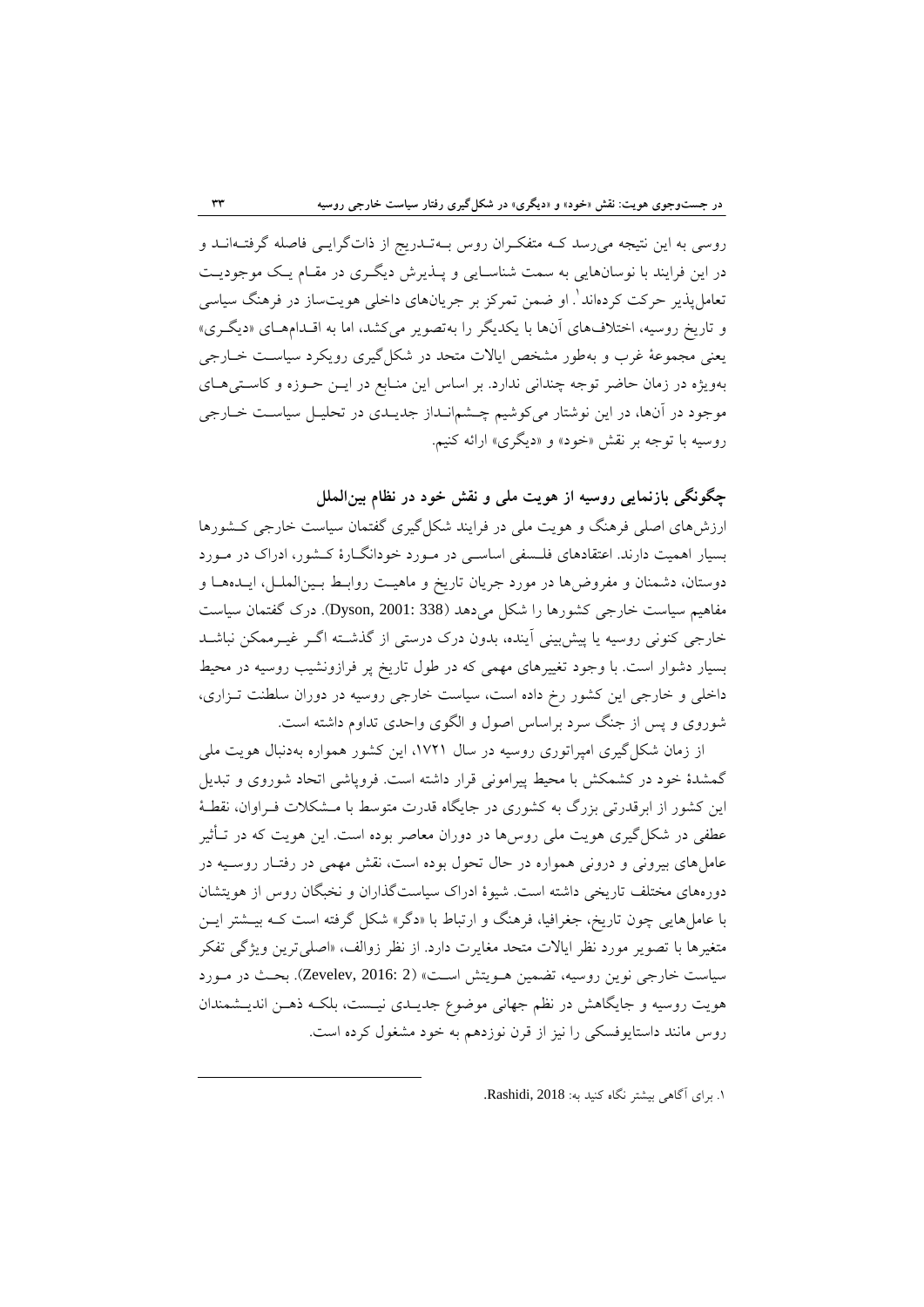اختلاف اساسي بين ادراك ايالات متحد و روسيه از ساختار نظم بينالمللي پـس از جنـگ سرد به سياست خـارجي مـسكو در ايـن دوران شـكل داده اسـت (15 2013: ,Tsygankov(. ايالات متحد پايان جنگ سـرد و فروپاشـي اتحـاد شـوروي را بـه معنـاي پيـروزي آمريكـا و ارزشهاي ليبرال- دموكراتيك آن تفسير كرده است. از نظر روسهـا نظـم بـينالمللـي پـس از فروپاشي نظام دوقطبي زير سلطه و هژموني ايالات متحد قرار گرفـت. روسـيه آزرده بـود كـه واشنگتن اين كشور را كشوري ضعيف در نظر گرفته است كه نقش مهمي در امـور بـينالملـل ندارد. از نظر مسكو، آمريكا فروپاشي اتحاد شوروي را بهصورت كامل غلط تفسير كرده است. در حالي كه پوتين سقوط اتحاد شوروي را فاجعة ژئوپليتيكي ميداند كه ضربهاي تـاريخي بـه روسيه وارد آورده و جايگاه و نفوذ اين كشور در سطح جهان را از ميان برده است. او در سـال 2005 گفت: «بسياري فكر ميكردند كه دموكراسي جوان ما ادامة دولـت روسـيه نبـوده اسـت، بلكه فروپاشي نهايي آن بود، اما آنها اشتباه كردند» (2005 ,Putin(.

از سوی ديگر، روس۵ براساس هويت ملي شان<sup>\</sup> در طول تاريخ، خود را جزئي از مجموعهٔ غرب ميدانند، اما همزمان باور دارند كه از سوي آنها تحقير شدهاند. بـه همـين دليـل، آنهـا غرب و در حال حاضـر آمريكــا را بــهعنــوان ديگــري آ روسـيه تعريــف مــيكننــد. از ديــدگاه سازهانگاري، فروپاشي اتحاد شوروي، مشكلات داخلي و اقتصادي پيامد آن و تبديل روسـيه از ابرقدرتي در سطح بينالمللي به يك قدرت متوسـط منطقـهاي، دليـل اصـلي بحـران هويـت و اعتماد به نفس پايين ملي در ميان نخبگان سياسي اين كشور است كه سبب شكل گيري رويكرد جديدي در سياست خارجي روسيه بهويـژه در دوران رياسـت جمهـوري پـوتين شـده اسـت .(Clunan, 2009: 184)

از ديدگاه تاريخي، رويكرد سياست خارجي روسيه الگوي مداومي از گسترش اقتدار دولت مركزي در سرزمينهاي مجاور و تلاش براي ارتقاي جايگاه روسيه در نظـام بـينالملـل اسـت (35-76 1997: ,LeDonne(. در طول تاريخ طولاني روسيه، رهبران اين كشور با بهرهگيـري از راهبردهاي گوناگون و استفاده از ظرفيتهاي موجود بهدنبال تقويت جايگـاه و امنيـت روسـيه بودهاند. روسيه با پيوستن به اتحاديههاي نظامي با كشورهاي اروپـايي در دورة پـس از كنگـرة وين، تصرف كشورهاي ضعيف مانند لهستان يـا كـشورهاي بالتيـك و كنتـرل آنهـا سـعي در تقويت توان خود براي ايفاي نقش كشوري قدرتمند در عرصـة سياسـت بـينالملـل را داشـته است. در طول تاريخ، روسيه بهندرت توانسته است بر متحدان خود تكيه كند. ايـن گفتـة تـزار الكساندر سوم در قرن نوزدهم كه «روسيه فقط دو متحـد دارد، ارتـش و نيـروي دريـايي»، بـه خوبي به اين مسئله اشاره ميكند (56 2013: ,Tsygankov(. بهطـور كلـي، رهبـران روسـيه در

<sup>1.</sup> Russian Identity

<sup>2.</sup> Other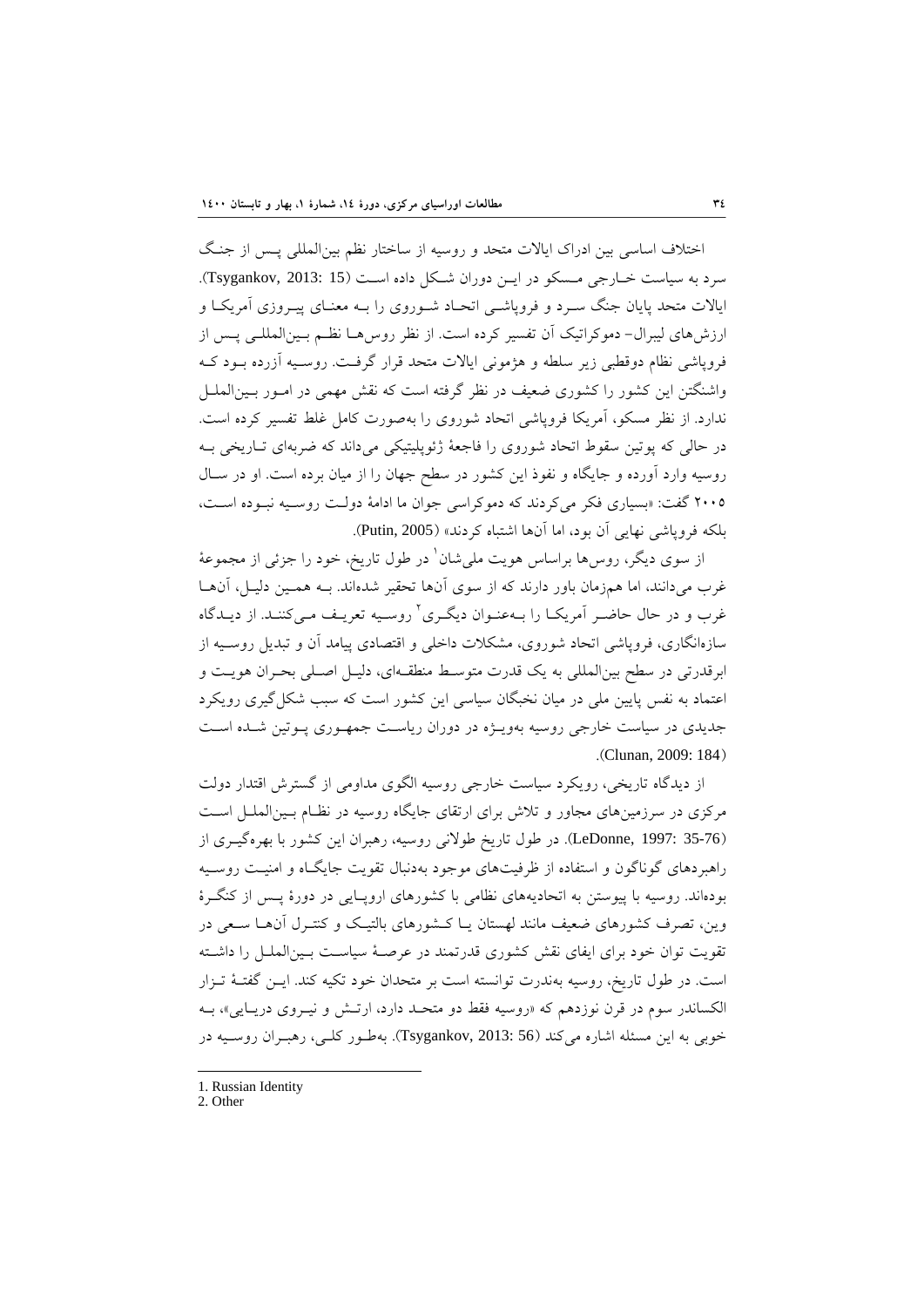سياست خارجي همواره به تصويري از دشمن بيروني احتياج داشـتهانـد ( 2008: ,Tsygankov 42). اين دشمنان در دورههاي تاريخي از كومايي ها ٰ در تاريخ باستان به لهستان، سوئد و ديگر كشورهاي اروپايي در قرنهاي هفدهم و هجدهم و به ايالات متحد در اواخر قرن بيستم تغييـر كرده است. بنابراين از نظر تاريخي، عامل تهديد بيروني تـأثير زيـادي در شـكلگيـري دولتـي قدرتمند براي مبارزه با دشمنان در فرهنگ سياسي اين كشور داشته است؛ همـانطـور كـه بـر ساخت خودانگارة «قدرت بزرگ» در سياست خارجي روسيه اثر گذاشته است.

امروز، انگارة روسيه به عنوان قدرتي بزرگ، در ذهن شهروندان و سياستمـداران روس بـا تأكيد بر نقش بينالمللي و منافع كشورشان در سراسر جهان وجـود دارد. روسـيه كـه از زمـان فروپاشي اتحاد شوروي با دردسرهاي زيادي براي بازتعريف نقش و جايگـاه خـود در عرصـة سياست بينالملل روبهرو بوده است، اكنون با تكيه بر هويت ملـي، تـاريخ باشـكوه و فرهنـگ راهبردي خود بهدنبال بازيابي جايگاه قدرت بزرگ در نظام بينالملل و شناسـايي ايـن جايگـاه توسط آمريكا است (284 :Arm and Barzegar, 2019). در همين زمينــه، پـوتين در سـخنراني مجمع فدرال در سال 2012 گفت: «در قرن بيستويكم، با وجود هـمسـويي جديـد نيروهـاي اقتصادي، تمدني و نظامي، روسيه بايد كشوري مستقل و با نفوذ در عرصة بينالمللي باشد. مـا نه تنها بايد پيشرفت كنيم، بلكه بايد هويت ملي و معنوي خود را حفـظ كنـيم و انـسجام ملـي خودمان را بهعنوان يك ملت از دست ندهيم» (2013 ,Putin(. براساس ديدگاه پـوتين در ايـن سخنراني، در كنار تواناييهاي نظامي و اقتصادي، ويژگيهاي تمدني در رقابتهاي بينالمللـي اهميت يافته است. استدلال مشابهي را در اين جمله از سند سياست خارجي روسيه، منتشرشده در سال 2013 ميبينيم: «براي اولين بار در تاريخ مدرن، رقابت جهاني در سطح تمدني صورت ميگيرد و به موجب آن ارزشها و مدلهاي مختلفي از توسعه شروع به درگيري و رقابـت بـا .(The Foreign Policy Concept of the Russian Federation, 2013) «ميكنند يكديگر

براساس هويت ملي و جايگاه روسيه در نظام بينالملل، سه سنت تفكـر سياسـت خـارجي با عنوانهاي غربگرايي، دولتگرايي و اوراسياگرايي در اين كشور به وجود آمـده اسـت كـه همه بر مبناي مجموعهاي از باورهاي اصلي مختلف در مورد جهـان و موقعيـت روسـيه در آن شكل گرفتهانـد (32-33 2016: ,Zubytska and Omelicheva(. سياسـت خـارجي روسـيه، در دوران تاريخي و مدرن همواره مبارزه و برخورد ميان اين سنتهاي سياست خارجي است كـه روايتهاي متعارضي در مورد وضعيت روابط بينالملل، هويت و جايگاه روسـيه در جهـان را نشان ميدهد. اين جريانهاي متفاوت، منجر به بازتوليد رهيافتهـا و رويكردهـاي متفـاوت و گاه متعارض در سياست خارجي روسيه شده است (187 2013: ,Tsygankov(. جهتگيريهاي

 1. Kumandins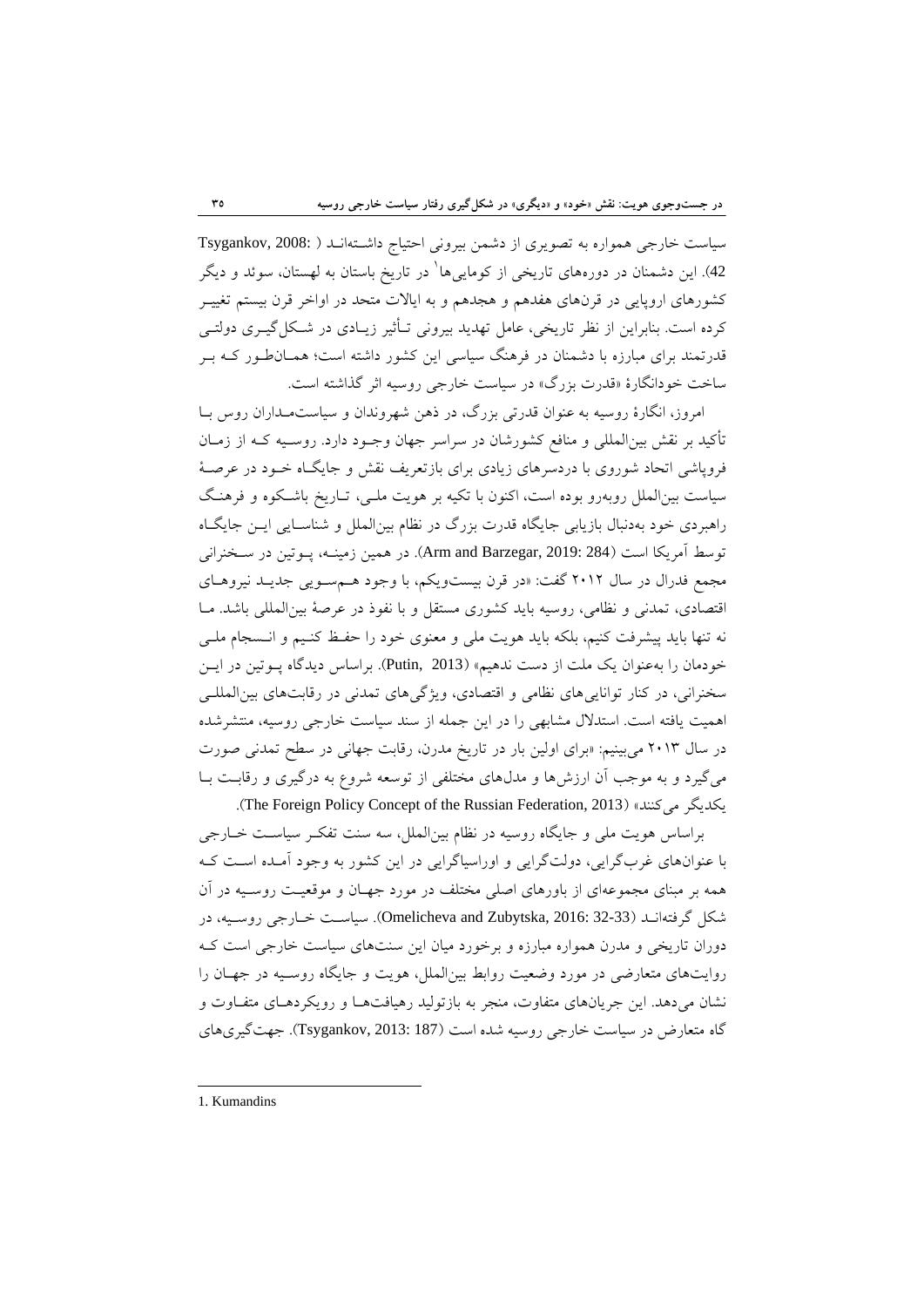مختلف سياست خارجي روسيه را نبايد فقط نتيجة اختلافهاي داخلي و كثرتگرايي دانست، بلكه تهديدها و متغيرهاي بيروني در سياست بينالملـل در كنـار خودانگـارة درحـال تغييـر و هويت، نقش مهمي در شكلگيري آنها داشته است. در ادامه بهطور مختـصر هـر يـك از ايـن مكتبها را بررسي ميكنيم.

**(اروآتلانتيكگرايان)** <sup>1</sup> **.1 غربگرايان**

غربگرايان كه اروآتلانتيكگرايان هم ناميده ميشدند، بر شباهت روسيه بـا ملـتهـا و تمـدن غرب تأكيد ميكنند. آنها با تأكيد بـر ارزشهـا و مفـاهيم مـشترك ميـان كـشورهاي غربـي و روسيه، غرب را نه نقطة مقابل، بلكه شريك طبيعي روسيه در نظـر مـيگيرنـد و بـر همگرايـي همهجانبة غرب و تصويرسازي هنجارمند از روسيه در نظام بينالملل بـهعنـوان شـريكي قابـل اعتماد در جامعه كشورهاي متمدن تأكيد مي كنند (8 :Browning, 2008). ايدهٔ تعلق روسيه بـه غرب پيشينهاي ديرينه دارد. دستكم از زمان پتركبير، غـرب نقـش مهمـي در ايجـاد معـاني و ارزشها داشته است كه به انتخابهاي بينالمللي روسيه منجر شده است. غربگرايان در تأثير انديشههاي انقلاب فرانسه، به سنت استبدادي روسيه انتقاد ميكردند و طرفدار ايجاد اصلاحات سياسي و اجتماعي بودند. آنها برخلاف اسلاوگرايان كه صنعتيشدن روسيه را بهعنوان بردگي اروپا مي ديدند، از توسعهٔ سريع اقتصادي حمايت مي كردند (139 :008 .Neumann, 2008).

غربگرايان در دوران اتحاد شوروي با وجود انديشههاي استاليني و قرارگرفتن در حاشـية تحولهاي سياسي، همچنان موجوديت خود را حفظ كرده و معتقد بودند كه روسيه از ايدههاي سوسيال دموكراتيك اروپا دور نيست. در دوران پس از اسـتالين، رهبـران جديـد بـا تأكيـد بـر انديشههاي سوسيال دموكراتيك بهتدريج درهاي كشور را بـهسـمت غـرب بـاز كردنـد. بـراي نمونه، يكي از ايدههاي اصلي ميخاييل گورباچف بهعنوان رهبر پرسترويكا اين بود كه شوروي بايد خود را از تحريـفهـاي غلـط اسـتاليني پـاك كنـد و بـه نـسخة دموكراتيـك يـا انـساني سوسياليسم تبديل شود (81 :Barson and Shevchenko, 2014). فروپاشي اتحـاد شـوروي در سال 1991 به منازعههاي قديمي ميان مكتبهاي فكري روسيه دربارة هويت پايان نـداد، بلكـه سبب شد بحثهاي جديدي در مورد هويت ملي در دوران پساشوروي مطـرح شـود. در ايـن دوران، رهبران غربگراي روسيه آرزو داشتند كه روسيه پيوند طبيعي خود با غرب را بازيابد و خود را با ارزشهاي غربي سازگار كند. آنها كشور خود را بخشي از تمدن غربي ميديدند كه هويت اصيل آن را بلشويكها و نظام اتحاد شوروي ربوده است.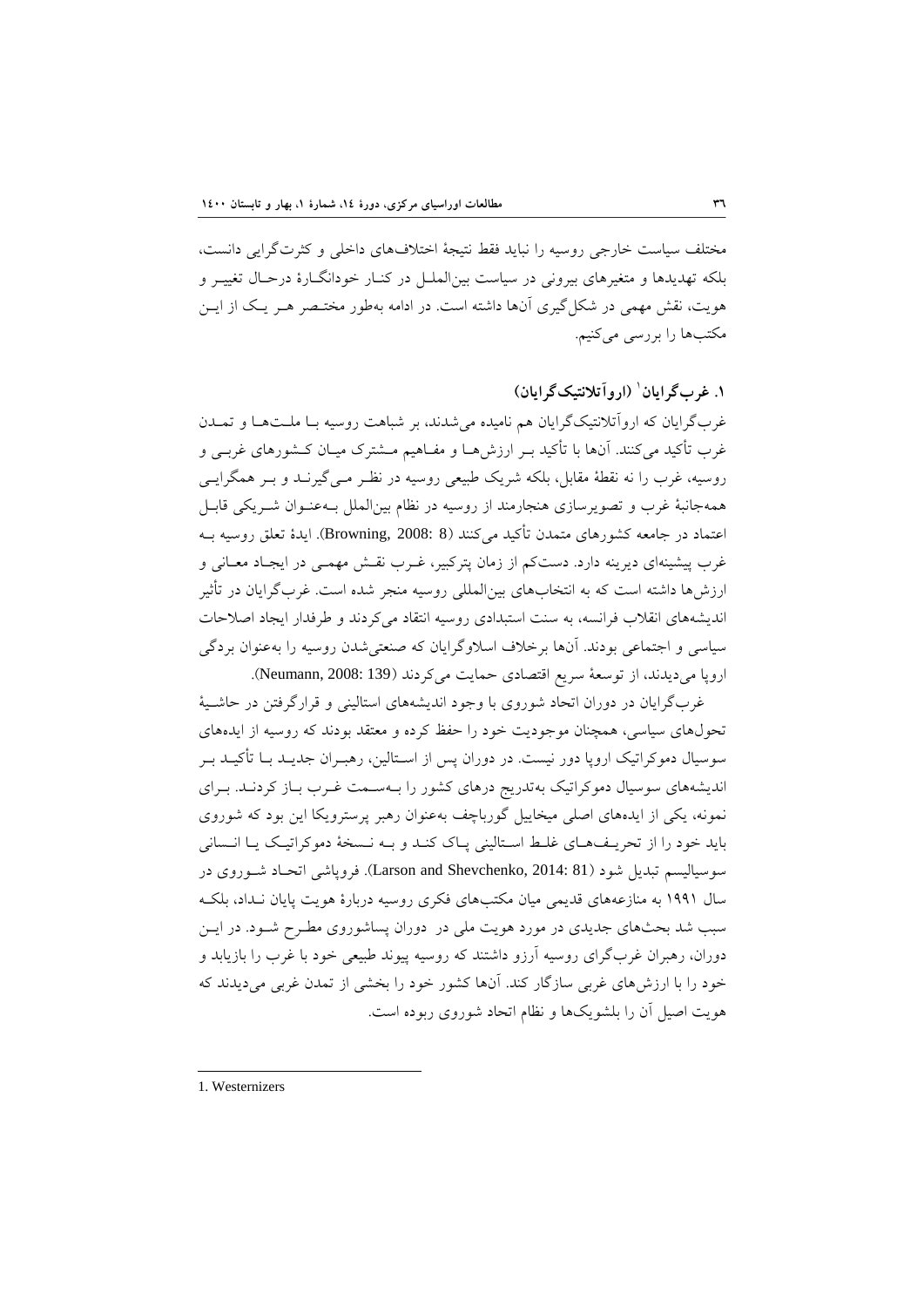يس از فروياشي اتحاد شوروي بوريس يلتسين و آندري كوزيرف وزير امور خارجــهاش، معتقد بودند روسيه فقط با ايجاد نهادهاي ليبرال دموكراتيك غربي، بازار آزاد و يكپارچـهشـدن در ائتلاف جامعة متمدن غربي، ميتواند به تهديدها و غلبه بر عقبماندگي اقتصادي و سياسـي پاسخ دهد. كـوزيرف در دفـاع از ايـن انديـشه گفتـه اسـت: «كـشور مـا، تبـديل بـه گروگـان باورهاي مسيحايي (نجاتبخشي) شد و اين مسئله زمينة نـابودي منـافع ملـي را فـراهم كـرد» (63 1994: ,Kozyrev(. سرانجام، روسيه بهطور تاريخي تلاش كرده است بـه شـيوهاي مـشابه تمدن غربي، مدرن شود و توسط غرب مورد شناسايي قرار گيـرد، امـا بـا وجـود تـلاشهـاي مسكو، خودانگارة مورد نظر رهبران غربگراي روسيه از سوي ايالات متحد بـهعنـوان «دگـر» مشخص اين كشور مورد شناسايي كامل قرار نگرفت (48 2012: ,Tsygankov(. به اين معنا كه ايالات متحد همواره به جايگاه قدرت بزرگ روسيه و هويت ملي اين كشور با ديـده ترديـد و تحقير نگريسته است. بنابراين با توجه به آنچه گفتيم و ناكامي دولت غـربگـراي يلتـسين در حوزههاي داخلي و خارجي، انديشههاي غربگرايان به حاشيه رانده شد.

### **.2 دولتگرايان**

اين سنت فكري با تأكيد بـر ارزشهـايي ماننـد قـدرت، ثبـات و حاكميـت بـهجـاي آزادي و دموكراسي بانفوذترين مكتب سياست خـارجي در روسـيه اسـت (Tsygankov, 2013: 6). در فرهنگ روسي دولتگرايي، احترام به دولت و مفهوم تقدس دولت همواره جايگاه ويژهاي نزد روشنفكران و نخبگان جامعة روسيه داشته است. اين فرهنگ در تاريخ در ادبيـات روسـي نيـز نمايان شده است؛ بهشكلي كه در آثار تولستوي و داستايوفسكي مفهوم دولت با تقدس ويژهاي همراه بوده است (37 2012: ,Barzegar(. دولتگرايان با تأكيد بر توانايي دولت در حفظ نظـم اجتماعي و سياسي، روسيه را با يك كشور مستقل قدرتمند برابر و بـا ابـراز نگرانـي از مـسئلة «ديگري»، تهديد خارجي را اصليترين نگراني در مورد امنيت روسيه مـيداننـد. «ديگـران» در تفكر آنها هر كشوري است كه با روسية مستقل و قدرتمند و هدف اصلي آنها كه ايجاد يـك «قدرت بزرگ» است، مخالفت كند.

دولتگرايان پس از شوروي، با همتايان خـود در دوران كمونيـستي تفـاوت داشـتند و بـر ضرورت انجام اصلاحات با هدف تقويت دولت تأكيد ميكردند. به باور آنها پس از فروپاشي اتحاد شوروي منافع ملي تغيير چشمگيري نداشته است و همچنان اولويت اصلي، پـشتيباني از جايگاه قدرت بزرگ روسيه است. جهـتگيـري ضـدغربي بـه نـام آيـين پريمـاكف، كوشـش جدي براي بازگرداندن هويت و اعتبـار ازدسـترفتـة روسـيه بـهعنـوان يـك امپراتـوري بـود

 1. Andrei Kozyrev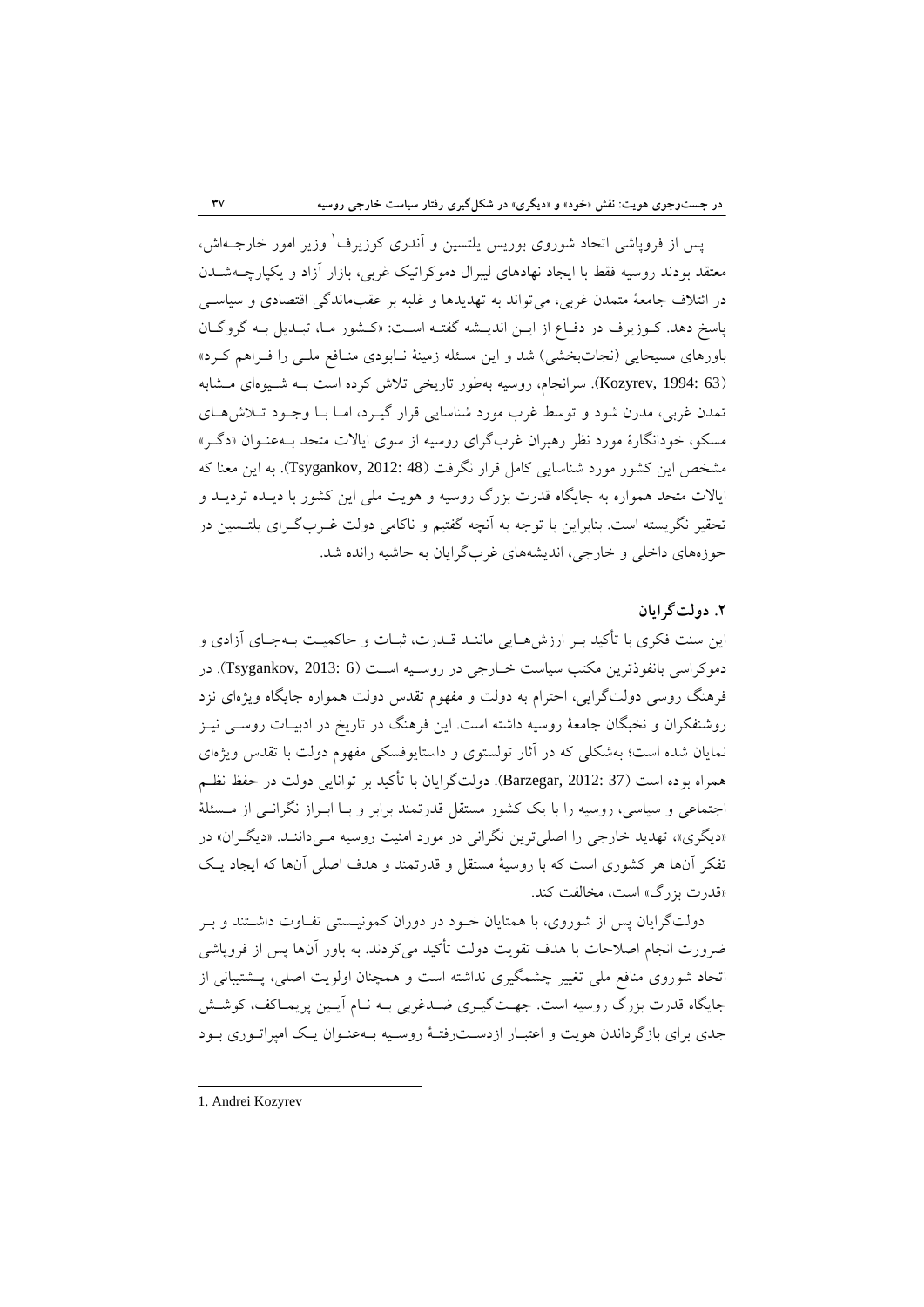(69 2002: ,Primakov(. دولتگرايان به رهبري پريماكف باور داشـتند در دنيـاي چنـدقطبي، روسيه بايد با استفاده از تاكتيكهاي موازنهساز در رابطه با شريكهاي خـارجي، مـانع تـشكيل ائتلاف عليه خود شود (351 2014: ,Tsygankov(.

در اين دوره، گفتمانهاي دولتگرايي و غربگرايي براي غلبه بر يكديگر با هدف حفاظت از امنيت روسيه رقابت ميكردند. بيثبـاتي و درگيـري در جمهـوريهـاي پيـشين و در داخـل كشور (چچن)، در نيمة دهة 1990 سبب شد غربگرايان نتوانند سياستهـاي خـود مبنـي بـر رهاسازي مناطق حاشيهاي را دنبال كنند. از سوي ديگر، اقدامهاي ايالات متحـد و هـمپيمانـان غربياش (دگر برجستة روسيه) مانند گسترش ناتو به شرق و بهحاشيهرانـدن روسـيه از رونـد تحولها در تقويت گفتمان دولتگرايي در داخل نقش مهمي داشـت. دولـتگرايـان در مـورد سياست خارجي معتقدند كه تلاشهاي روسيه در جهـت يكپارچـهشـدن در مجموعـة هـويتي غرب هميشه تأمينكنندة منافع ملي نيست (2004 ,Hopf(. البته اين مكتب فكـري بـهضـرورت خواستار رويارويي مستقيم با ايالات متحد نيـست، امـا همـانطـور كـه تـسيگانف مـيگويـد: ارزشهايي مانند قدرت، ثبات و حاكميت آشـكارا بـر ارزشهـايي چـون آزادي و دموكراسـي غربي برتري دارد (Tsygankov, 2014: 351).

## **.3 اوراسياگرايان (تمدنگرايان)**

اوراسياگرايان همواره بر منحصربهفرد بودن فرهنـگ و ويژگـيهـاي روسـيه نـسبت بـه ديگـر كشورها تأكيد ميكنند. به باور آنها هويت روسي بهدليل ارتباطات محكم با ديگر مناطق مانند آسيا، خاورميانه و اتحاد شوروي در اصل ماهيتي غيرغربي و منحصربهفرد دارد. علاوه بر ايـن، ارزشهاي بنيادي روسيه برتر از ارزشهاي غربي است. سـرانجام، سرنوشـت حتمـي روسـيه، تبديلشدن به قدرتي بزرگ است (381 2006: ,Tsygankov(. آنها رابطة خود با «ديگـران» را از نظر تفاوتهاي فرهنگـي مفهـومسـازي مـيكننـد و بـا نگـاه بـه روسـيه بـهعنـوان تمـدني منحصربهفرد معتقدند كه رسالت اين كشور گـسترش ارزشهـاي روسـي در خـارج از كـشور است (283 2005: ,Duncan(.» ديگران» در نظر آنها تمدنهـاي غربـي و غيرغربـي را شـامل مي شو د (Tsygankov, 2008: 40).

ايدة منحصربهفرد بودن روسيه از قرن يازدهم بهتدريج به بخشي از هويت ملي اين كـشور تبديل شد. بهطوري كه نويسندگان برجستة روسيه مانند داستايوفسكي نيـز باورهـاي خـود در مورد سرنوشت اروپايي روسيه را دوباره ارزيابي كرده و استدلال ميكردند كه آيندة ما در شرق و آسيا نهفته است. داستايوفسكي در سال 1881 اينگونه به اين موضوع اشاره كرده است: «مـا را در اروپا تاتار و در آسيا اروپايي ميخوانند» (317 2018: ,Rashidi(. به باور داستايوفـسكي، اگر كشوري در دنيا باشد كه براي ديگر كشورها بيش از همه ناشناخته، معماگونه و اسـرارآميز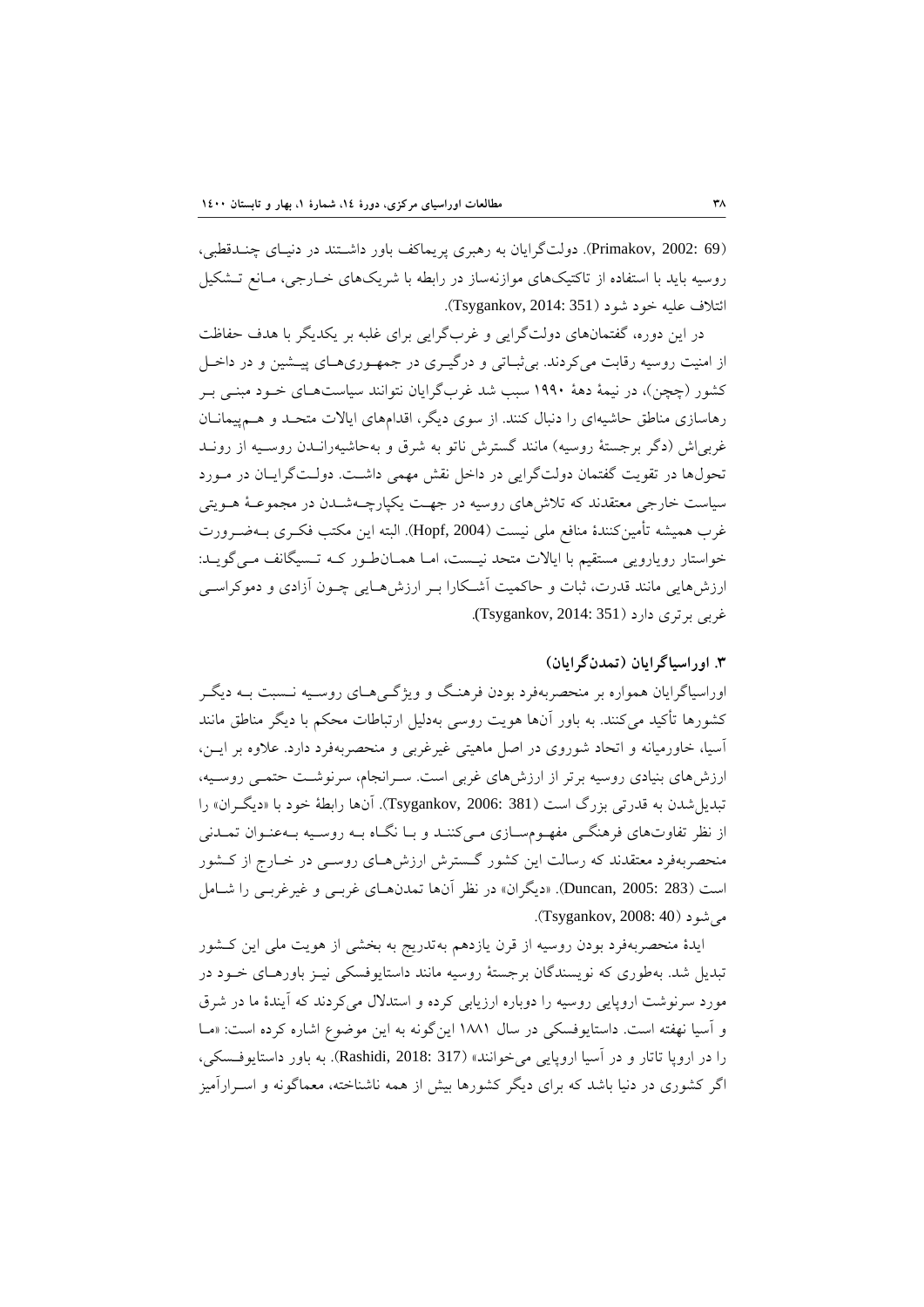باشد، آن كشور بدون شك روسيه است (1861 ,Dostoevsky(. به باور آنها، روسها به همان اندازه كه اروپايي هستند، آسيايي نيز هستند و زمان آن فرا رسيده است تا بـا اروپـاي ناسـپاس وداع كنند. پس از فروپاشي اتحاد شوروي، دغدغة اصلي اوراسياگرايان، لزوم تنظيم تعادل ميان جهتهاي غربي و شرقي راهبرد بينالمللي مـسكو بـود (163 2012: ,Tsygankov(. بـه بـاور آنها تهديد اصلي براي هويت و جايگاه روسيه از سوي آتلانتيكگرايي بهويژه شيوة ارتباط بـا ايالات متحد است. برخي معتقدند كه راهبرد پوتين در سالهاي اخير در چـارچوب باورهـاي نواوراسياگرايان قرار مي گيرد (124-87 Trenin, 2011: 87).

**نقش خودانگارة «قدرت بزرگ» در گفتمان سياست خارجي روسيه** 

از زمان تشكيل كنگرهٔ وين در سال ١٨١٥، قدرتهـاي بـزرگ در نظـام بـينالملـل جايگـاهي برتـر داشـتهانـد و هنجارهـاي قـانوني و اخلاقـي نظـام وسـتفاليا از آنهـا حمايـت مـيكنـد (72 2011: ,Lindemann(. اين كشورها اشتراكهايي دارند، يعني از حقوق و وظـايف خاصـي برخوردارند تا بتوانند در حلوفصل موضوعهايي كه بر صلح و امنيت بينالمللي تأثير ميگذارد نقش داشته باشند. با بررسي اقدامهاي روسيه در فضاي پساشوروي و تقاضاي مسكو از ايالات متحد براي احترام به منافعش، روسيه قدرتي است كه ادراكـش از «خـود» مغـاير بـا تـصويري است كه ديگر قدرتهاي بزرگ از اين كشور دارند. همانطـور كـه هانـا اسـميت مـينويـسد: «وقتي خودانگارة كشورها با شيوة ادراك آنها توسط ديگران مغـايرت داشـته باشـد، ظرفيـت درگيري افزايش مييابد» (357 :Smith, 2014).

از اواخر دهة ،1990 مفهوم چندجانبهگرايي يكي از مؤلفـههـاي اصـلي سياسـت خـارجي روسيه بوده است. رهبران روسيه همواره از آمريكا براي ريشهكنكردن اصـول اساسـي سيـستم وستفاليا يعني حاكميت، يكپارچگي سرزميني و مداخلهنكردن در مـسائل داخلـي كـشورها كـه سبب بحرانهاي نظاممند و درگيريهاي نظامي شده است، انتقاد كرده است و نارضايتي خـود را از يكجانبهگرايي غرب ابراز كردهاند (124 2005: ,Batalov(. از نظـر پـوتين، نظـم كنـوني نظامي تكقطبي است كـه تـوازن واقعـي قـدرت در سـطح جهـاني را مـنعكس نمـيكنـد؛ از اينرو سياستهاي يكجانبهگرايانة ايالات متحد خطرهـاي قابـل تـوجهي را بـه همـراه دارد. بنابراين روسيه جايگاه خود را بهعنـوان زيردسـت ايـالات متحـد و شـريكي نـابرابر در نظـام بينالملل پس از پايان جنگ سرد نپذيرفت و بهدنبال روشهاي عملي براي مقابلـه بـا آمريكـا، بهدستآوردن نفوذ در فضاي پساشوروي و بهبود وضعيت روسيه بهعنوان قـدرت بـزرگ بـود .(Tsygankov, 2014: 349)

سند سياست خارجي روسيه در سال 2000 ضمن محكومكردن يـكجانبـهگرايـي ايـالات متحد، به مشكلاتي مانند تشديد تنش، مسابقة تسليحاتي، كشمكش و بيثباتي نظام بـينالملـل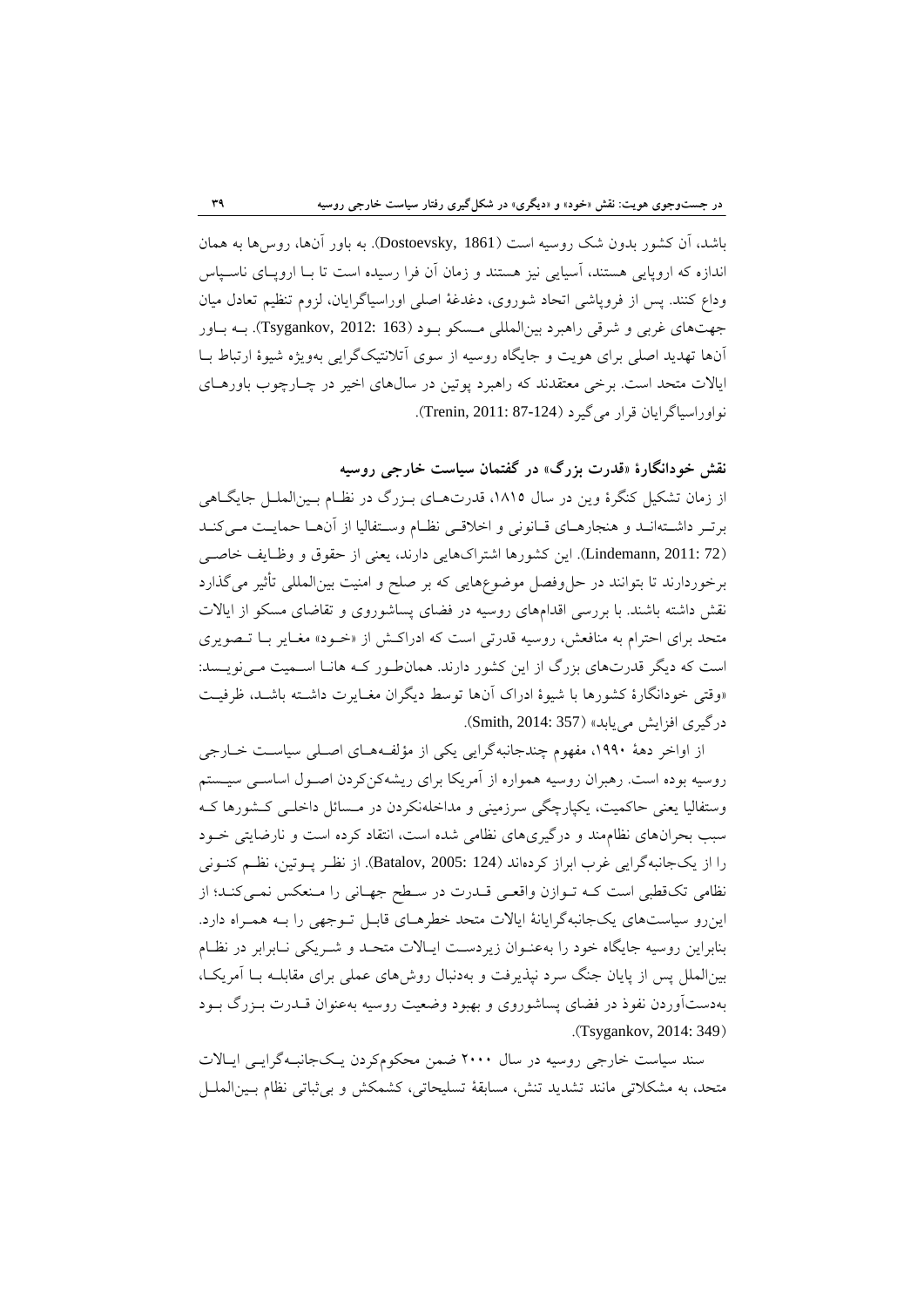اشاره كرده است كه ناشي از پيگيري اين رويكرد اشتباه است. در سند سياست خارجي روسيه در سال 2016 نيز تأكيد شده است كه يكي از اصليترين هدفهاي سياسـت خـارجي تثبيـت موقعيت روسيه بهعنوان يكي از مراكز نفوذ در دنياي امروز است. بنابراين براي سياستگـذاران روس نظام تكقطبي موضوعي مربوط به گذشته است. از نظر آنها ايـالات متحـد بايـد نظـام چندقطبي را بپذيرد و يكجانبهگرايي را رها كند، زيرا اين امـر تنهـا سـبب بـيثبـاتي بيـشتر و آشفتگي فزاينده در سطح جهاني و منطقهاي ميشود. پوتين در سخنراني مشهور مونيخ در سال 2007 ضمن تقويت چنين ديدگاهي ادعا كرد نظم جهاني تكقطبي «نه تنها براي همة كساني كه در اين نظام هستند، بلكه براي قدرت هژمون نيز خطرناك است، زيـرا خـود را از درون نـابود Speech and the Following Discussion at the Munich Conference on Security ) «ميكند .(Policy, 2007

براساس اين ديدگاه، روسيه بهعنوان قطبي مستقل در جهاني چندقطبي از جايگـاه خاصـي برخوردار است كه نياز به شناسايي از سوي ديگر بازيگران و بهويـژه ايـالات متحـد بـهعنـوان كشوري پيشرو در گروه اجتمـاعي غـرب دارد. بـه گفتـة فريـدمن «نمـيتـوانيم جايگـاه يـك بازيگر را از مسئلة شناسايي جدا كنيم، همچنين نمـيتـوانيم شناسـايي جايگـاه بـازيگران را از ادراك ذهني آنها مبني بر اينكـه چنـين شناسـايي چگونـه بايـد صـورت پـذيرد، جـدا كنـيم» (816 2016: ,Freedman(. قدرتهاي بزرگ نااميد، بهدنبال متقاعـدكردن قـدرتهـاي بـزرگ مشروع هستند، آنها نيز شايستة بهرسميت شناختهشدن هستند و در تلاش براي انجام اين كار درگير بازي هاي شناسايي مي شوند (Ringmar, 2012: 92).

روسيه همواره جايگاه خود در نظام بينالملل را بهعنـوان «قـدرت بـزرگ» توصـيف كـرده است كه شامل تمايل اين كشور به مشاركت در مـورد مـسائل جهـاني و داشـتن حـوزة نفـوذ منطقهاي است. هيل و گدي با استناد به سخنراني پوتين در پيام هزاره در سال ،1999 به مفهوم «قدرت بزرگ حتمي» ٰ اشاره ميكنند. اين باور به اين معناست كه تقدير روسيه قــدرت بــزرگ بودن است تا بتواند تجلي ارزشهاي روسي باشـد (38-39 2013: ,Hill(. ايـن تفكرهـا نـشان ميدهد كه با روسيه نبايد مانند ديگر اعضاي عادي نظام بينالملل بلكه بهعنوان عضوي با مقـام بالاتر و حقوق برابر با ديگر قدرتهاي بزرگ از جمله ايالات متحـد رفتـار شـود. خودانگـارة «قدرت بزرگ» در رويكرد سياست خارجي روسيه با به قدرت رسيدن پوتين در سال 2000 كه سياستهاي متفاوتي از آنچه پيش از اين دولت يلتسين و ديگر طرفداران غـربگرايـي دنبـال ميكردند، تقويت شد (20 2006: ,Tsygankov(. حملههاي يازده سپتامبر سبب تقويت اين ايده شد كه تروريسم، تهديد وجودي مشترك براي ايالات متحـد و روسـيه اسـت. بنـابراين آنهـا

 1. Derzhavnost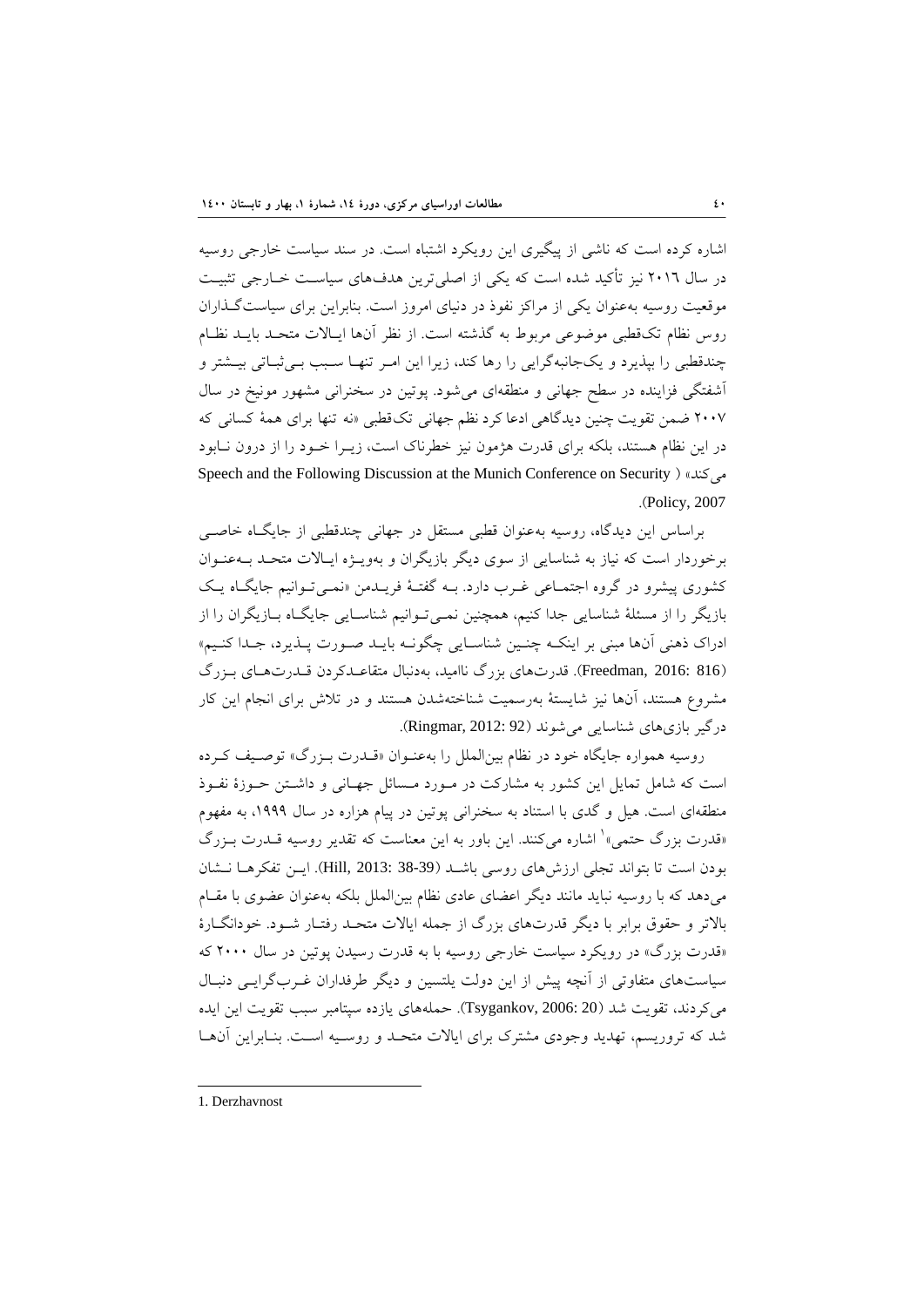ميتوانند از مشاركت با ايالات متحد در مبارزه عليه تروريسم بهمنظور دسـتيابي بـه آرزوهـاي خود براي بازيابي جايگاه قدرت بزرگ استفاده كنند.

بـا ايـنحـال، كـرملين بـهزودي فهميـد كـه ايـالات متحـد تنهـا خواسـتار بهـرهمنـدي از مزايــاي مــشاركت روســيه و همچنــان بــهدنبــال در حاشــيه نگهداشــتن ايــن كــشور اســت (370 2014: ,Donaldson(. آغاز جنـگ عـراق و طـرح گـسترش نـاتو بـه شـرق نمونـهاي از اقدامهاي ايالات متحد در ادامة رويكرد يكجانبهگرايي اين كشور است. در سالهاي 2004 تـا 2016 مسكو بهتدريج شروع به دورشدن از اردوگاه غرب كرد. سياست خارجي پوتين بهطـور فزايندهاي تهاجمي شد، زيرا او ميخواست روسيه بهعنوان قدرتي بزرگ مورد شناسـايي قـرار گيرد و در حل مـسائل جهـاني از وزن متناسـب برخـوردار شـود (370 2014: ,Donaldson(. رخدادهايي مانند طرح ناتو براي راهانـدازي سـامانة دفـاع موشـكي، بركنـاري قـذافي، بحـران اوكراين در سال 2014 كه با پيوستهساختن كريمه به اوج خود رسيد و جنگ سوريه بـهخـوبي نشاندهندة رويكرد متفاوت روسيه در رويارويي با بحرانهاي جهاني است. همزمان توجـه بـه اين نكته ضروري است كه سياست خارجي برتريجويانه و تهاجمي روسيه در طول سالهـاي حكومت پوتين فقط اوج فرايندي است كه از يك دهه پيش در دورة يلتسين آغاز شد.

آيين سياست خارجي پوتين با تأكيد بر جايگاه قدرت بزرگ، گفتمان ژئوپليتيكي ايجاد كرد كه روسيه را در مقابل ايالات متحد آمريكا قرار داده است. پوتين تجلي ظهور هويت جديـدي در روسيه است، هويتي كه نه غربـي و نـه اوراسـيايي اسـت، بلكـه هـويتي اصـيل مبتنـي بـر ويژگي هاي منحصربهفرد روسيه است (32 :Bahrami Moghadam and Sotoodeh, 2014). در اين دوران، روسيه پايينترين درجة عزت نفس در طول تاريخ خود را تجربه ميكـرد و پـوتين در پي بازسازي آن بود. در دوران پوتين، رويكرد مسكو براي مقابلـه بـا چـالشهـاي مختلـف منطقهاي و بينالمللي مانند بيثباتي در مرزها، ظهور چين بهعنوان قدرتي بزرگ و گسترش ناتو در شرق اروپا تهاجميتر از گذشته شد؛ زيرا تحولهاي بـينالمللـي، حـس ضـعف روسـيه را تقويت مي كرد (Hopf, 2004).

در اين دوران، راهبرد كلان روسيه در قالب نظرية «قدرت بزرگ مدرن هنجارمنـد»<sup>\</sup> شـكا<sub>ً</sub> ⁄ گرفت. مؤلفههاي اصلي اين گفتمان هويتي شامل نوسازي اقتصادي همراه با تثبيت دولتي قوي در مسكو، تعامل مناسب با غرب، تقويت نفوذ روسيه در كـشورهاي عـضو اتحـاد شـوروي و دستيابي روسيه به جايگاه قدرت بزرگ است. پـوتين بـا پيگيـري ايـن اصـول و بـا توجـه بـه ضرورتها و قابليتهاي روسيه رويكردي عمـلگرايانـه در سياسـت خـارجي را دنبـال كـرد (17 2009: ,Trenin(. اين هويت جديد ضمن رد مؤلفههاي غربي در تعريف و توصيف قدرت

 1. Normalized Modern Great Power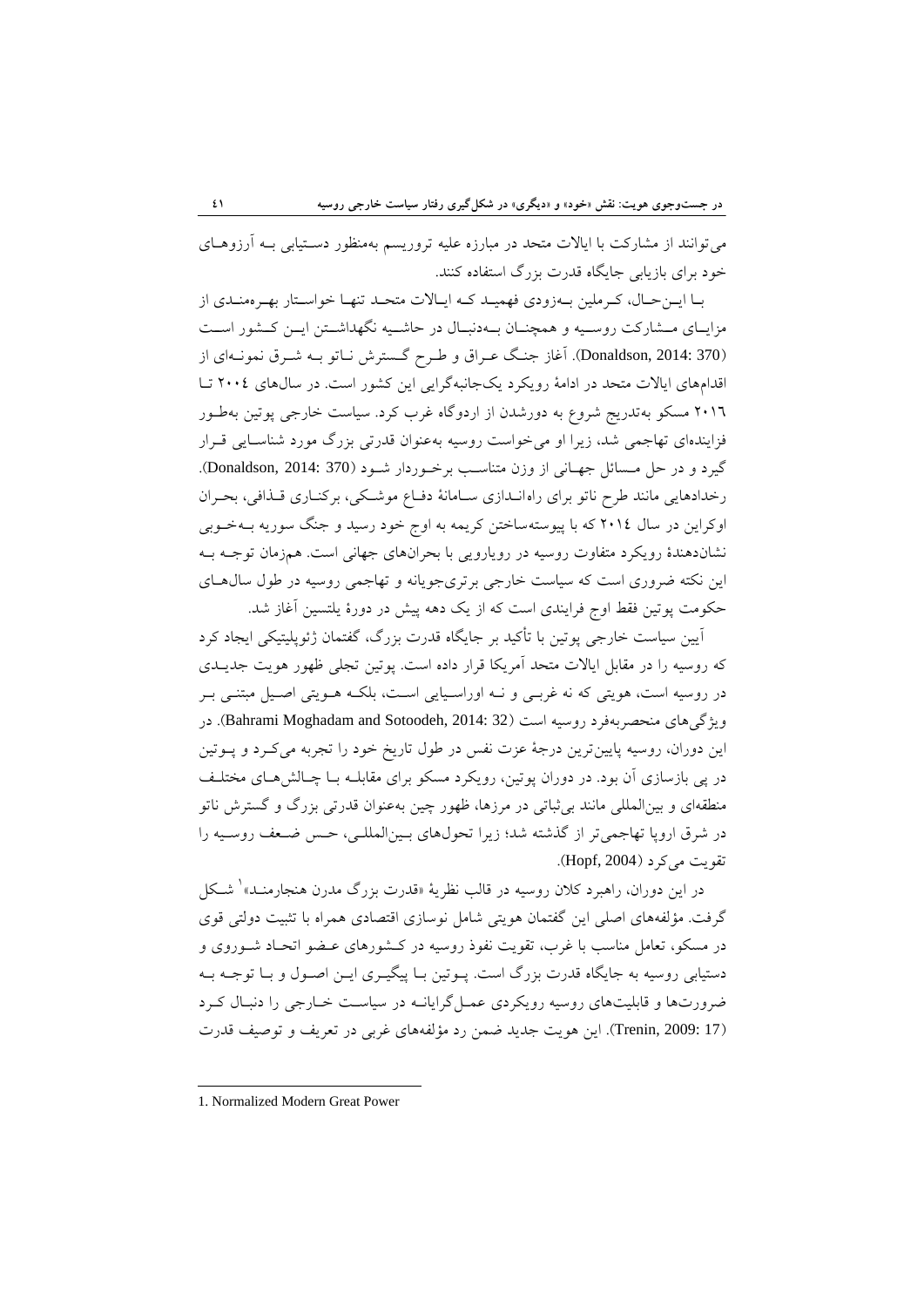بزرگ به ايجاد روسيهاي نيرومند متعهد است. براساس ايـن گفتمـان، روسـيه تـلاش مـيكنـد جايگاه خـود را در سـاختار نظـام بـينالملـل خـارج از نظـم هژمونيـك غربـي تعريـف كنـد .(Bahrami Moghadam and Sotoodeh, 2014: 32)

شايان توجه اينكه در راستاي پيگيري سياستهاي عملگرايانه، پوتين بهدنبال مقابلهجـويي بينتيجه با غرب و آمريكا نيست، بلكه با توجـه بـه فراينـد جهـانيشـدن و وابـستگي متقابـل واحدهاي نظام بينالملل راهبرد روسيه همكاري بر پاية احترام و منافع متقابـل ميـان دوطـرف است. از نظر روسيه، نظام چندقطبي مبتني بر اليگارشـي جهـاني اسـت كـه براسـاس آن چنـد قدرت بزرگ بهطور جمعي امور جهاني را اداره ميكنند؛ در حالي كـه كـشورهاي كوچـكتـر نقش كمتري در ادارة امور جهاني دارند (2009 ,Trenin(. هدف مسكو برقراري نظمـي جديـد نيست، بلكه ترجيح ميدهد نظم قديمي را مانند مدل كنسرت اروپا در قرن نوزدهم بازگردانـد. از نظر كرملين اين نظام برتريهاي خاص خود را دارد. براي نمونه، در نظام كنسرت اروپـايي، قدرتهاي بزرگ مايل به تسلط بر يكديگر براي تغييـر وضـع موجـود نبودنـد و هـيچيـك از قدرتها تمايلي بـه دخالـت در امـور داخلـي يـا منطقـهاي يكـديگر نداشـتند. در حـالي كـه يكجانبهگرايي كنوني ايالات متحد نگرانيهاي مسكو را در رابطه با دخالـت در امـور داخلـي روسيه افزايش داده است.

به باور پوتين جايگاه قدرت بزرگ، ريشه در هويت تاريخي و ملي روسـيه دارد. او بارهـا در سخنرانيهاي مختلف مانند كنفرانس امنيتي مونيخ در سال 2007 به گرايشهاي نوستالژيك خود براي احياي موقعيت قدرت بزرگ روسيه اشاره كرده است. در ايـن سـخنراني او گفـت: «ايالات متحد از مرزهاي ملي خود از هر نظر پيشي گرفته است. اين مـسئله در سياسـتهـاي اقتصادي، سياسي، فرهنگي و آموزشي كه به ملتهاي ديگر تحميل ميكند، بهشكل كامل ديـده ميشود. چه كسي اين موضوع را دوست دارد يا خوشحال است؟ روسيه كشوري بـا تـاريخ و تمدني بيش از هزار سال است و همواره از اين امتياز براي پيگيري سياسـت خـارجي مـستقل استفاده كرده است. امروز هم ما نميخواهيم اين سنت را تغيير را دهيم» (2007 ,Putin(. ايجاد روايت رسمي از هويت تاريخي روسيه يكي از جنبههاي مهم اين گفتمـان اسـت. بنـابراين در راستاي تبديلشدن به قدرت بزرگ و نمايش اين وضعيت به ديگران، روسيه هـمزمـان تـلاش ميكند با ورود به بحرانهاي منطقهاي مانند سوريه و پركـردن خلأهـاي ايجادشـده در منـاطق پيراموني، تعادل قدرت را به سود خود در صحنة جهاني حفظ كند (2016 ,Zevelev(.

**جايگاه ايالات متحد بهعنوان «دگر» در سياست خارجي روسيه**

براساس نظرية سازهانگاري اجتماعي، معاني در دنياي واقعي وجود ندارند، بلكه بازيگران آنها را براساس تعامل اجتماعي خود با دنياي بيروني ايجاد مـيكننـد. بـه بيـاني، حقيقـت و معـاني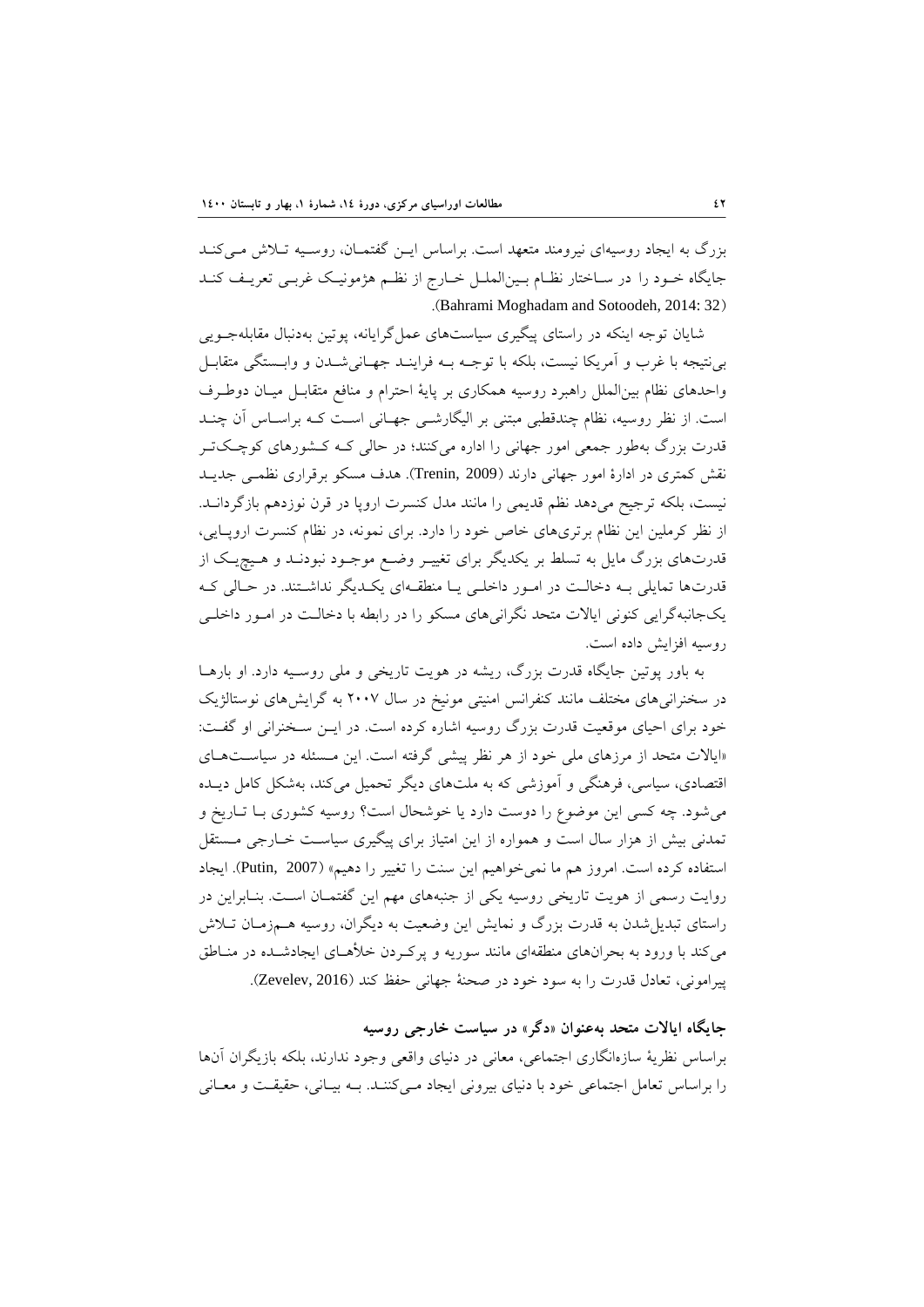بهوسيلة بازيگران مختلف برساخته ميشوند. براساس اين نظريه واقعيت متشكل از تجربههـاي ذهني مردم از دنياي خارجي است و از راه ساختهاي اجتماعي مانند زبـان، آگـاهي و معـاني مشترك ساخته ميشود (126 1999: ,Wendt(. سازهانگاران، جهـان را بـا بررسـي تجربـههـا و احساسات ذهني بازيگران مختلف درك ميكنند، زيرا واقعيت براساس اين دو برسـاخته شـده است. در ادامه، بازيگران سياسي معاني را توسعه ميدهند و آنها را در گفتمان عمومي تـرويج ميكنند تا اين برساختههاي اجتمـاعي در ذهـن افـراد بـه واقعيـت تبـديل شـوند. سـپس ايـن برساختهها نتايج خاصي در سياست بهدنبال دارند.

روايت تحقير روسيه كه ناشي از بياحترامي ايالات متحـد بـه منـافع و جايگـاهش اسـت، نمايانگر الگوي سازههاي اجتماعي است. نخبگان حاكم روسيه معتقدند كه قدرتهـاي بـزرگ غربي و در رأس آنها ايالات متحد تمايلي به قبـول منـافع روسـيه در جايگـاه قـدرتي بـزرگ ندارند و پس از فروپاشي اتحاد شوروي، جايگاه اين كشور را ناديده گرفتهانـد (2004 ,Hopf(. روسيه در اوايل دهة 1990 بهدنبال يكپارچهشدن در نظام غربي بـود، امـا رهبـران ايـن كـشور بهتدريج به اين باور رسيدند كه رهبري و هژموني ايالات متحـد تهديـدي جـدي بـراي منـافع روسيه است. چنين برخوردي تجربهاي تحقيرآميز تلقي ميشود و مقابله با آن تبديل به روايـت اصلي در سياست خارجي اين كشور شده است. رابطة روسيه بهعنوان كشوري در حاشية اروپا با كشورهاي غربي همواره رابطة آشفتهاي بوده است. در مقايسه بـا كـشورهاي مهـم اروپـايي، روسيه همواره در جايگاه حاشيهاي قرار داشته است.

بهطور كلي روسها نظـام ارزشهـاي خـود را سيـستمي ضـدغربي تعريـف نمـيكننـد و شناسايي غرب را مؤلفهاي حياتي از چنين نظام ارزشي ميدانند. ايـن مـسئله در مـوارد متعـدد همكاري روسيه با كشورهاي غربي، از جمله امنيت جمعـي و جنـگ عليـه تروريـسم آشـكار است. در همة موارد، روسيه با حمايـت از باورهـاي فرهنگـي، ثبـات بـينالمللـي و صـلح بـا كشورهاي غربي همكاري ميكرد. هنگـامي كـه ايـالات متحـد اعتبـار و ارزشهـاي سياسـت خارجي روسيه را به رسميت ميشناسد، همكاري بينالمللي مثبتي ظهور ميكند، اما زماني كـه «دگر» مشخص روسيه اقدامها و ارزشهاي اين كشور را به چالش ميكشد، روسيه از متحـدان غربي خود دور و به ائتلافهاي غيرغربي روي ميآورد.

در سال 2006 ترنين در رابطه با روابط متغير روسيه و غرب گفت: «تا همين اواخر، روسيه خود را بهعنوان پلوتون در منظومة شمسي غرب و در جايگاهي بسيار دور از مركز ميديد، در حالي كه هنوز هم بخشي از آن بود. اكنون روسيه مدار را كامل ترك كرده است؛ بهطـوري كـه رهبران روسيه از تلاش براي يكپارچهشدن در غرب دست كـشيدند و شـروع بـه ايجـاد نظـام مستقر در مسكو كردند» (17 :Trenin, 2009). نخبگان روس باور داشتند كه دنيـاي چنــدقطبي كه بهوسيلة قدرتهاي بزرگ از جمله روسيه اداره شود، پايدارتر است. در اين زمينه گـسترش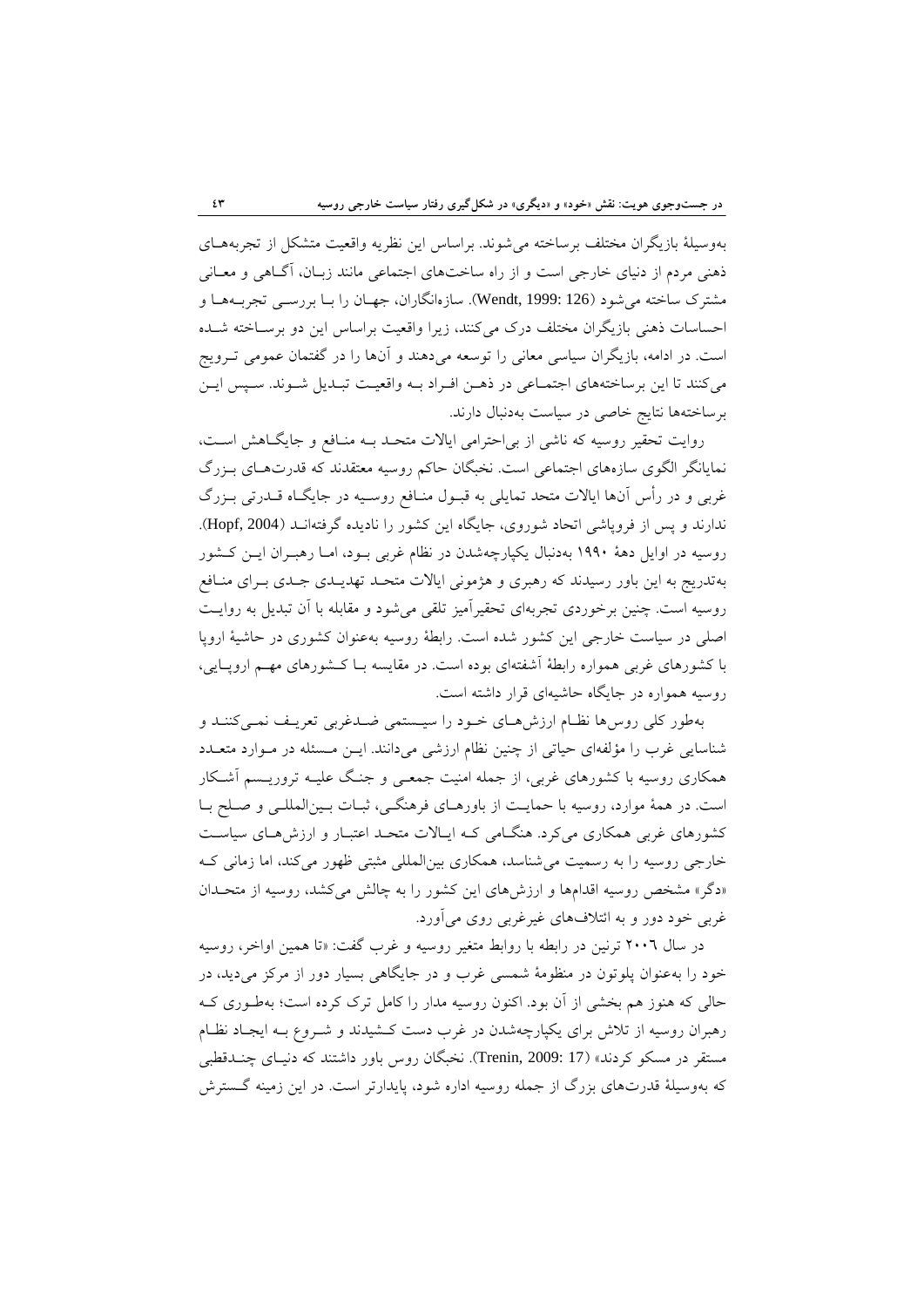ناتو به شرق با استفاده از لفظ تجاوز در حوزههاي سنتي نفوذ روسيه توصيف شد. در سياسـت داخلي هم طرحهاي غربي كه از كثـرتگرايـي سياسـي و دموكراتيـكسـازي در دولـتهـاي پساشوروي پشتيباني ميكرد، بهعنوان تلاشهاي مخفي براي محاصره و سركوب دولت روسيه به تصوير كشيده شد (5 2008: ,Browning(. در اولين سند سياست خارجي روسيه كه در سال غرب بهعنوان تجسم ايدههاي دموكراتيك، ليبرال و بهعنوان نهادي سياسي <sup>1</sup> 1993 تصويب شد، پذيرفته شد. رسيدن به ويژگيهاي اصلي غرب، يعني دموكراتيـكسـازي و توسـعة صـنعتي از اولويتهاي روسيه بود. هرچند در اسناد سياست خارجي بعدي، همة اشارهها به غرب با منابع كليتر يعني «جامعة جهاني» و «اقتصاد جهاني» جايگزين شد. در اولين سند سياسـت خـارجي دولت پوتين در سال ۲۰۰۰<sup>۲</sup> از ساختار تكـقطبي و يكجانبهگرايي آمريكـا، بـهعنـوان چالـشي براي منافع ملي روسيه نام برده شد. در اين اسناد روسيه غرب را بهعنوان مهمترين مرجع كنـار گذاشته است، اما تأثير ارزشهاي غربي بر هويت روسيه بهصورت كامل از ميان نرفته است. در واقع غرب بهعنوان تجسم هنجارها، ارزشها و نهادها مورد توجه قرارگرفته است و از اجـزاي تشكيلدهندة آن، مانند ناتو و ايالات متحد جدا شده است. غـرب بـهعنـوان مفهـوم پيـشرفت، رهبري و نوشدگي هنوز در «خود» روسيه نقش مهمي دارد.

آندره تسيگانكف از مفهوم افتخار<sup>۳</sup> بهعنوان مقولهای حيات<sub>ی</sub> در رابطه با جايگــاه روســيه در نظام بينالملل استفاده ميكند (348 2014: ,Tsygankov(. براسـاس ايـن مفهـوم، او وفـاداري، كرامت و شكوه را با عنوان افتخار طبقهبندي ميكند. حس افتخار روسيه ايدهاي متمايز از خود ملي است و محدود به پاسداري از جايگاه بينالمللي كشور نيست. تغييرهاي عاطفي كرملين از اميد (هنگامي كه شأن روسيه مورد احترام است) به نااميدي، ترس و خشم (زماني كه هويت يا افتخار روسيه مورد شناسايي قرار نميگيرد) نبايد فقط به مـسئلة پويـايي قـدرت كـاهش يابـد (351 2014: ,Tsygankov(. درحالي كه بحران اوكراين نشاندهندة فاصـلهگـرفتن از همكـاري نزديك با آمريكا و همپيمانانش است، رهبران روسيه همچنان تأكيد دارند بر تمايل خود بـراي همكاري بر سر آنچه آنها بهعنوان شرايط مساوي توصيف مـيكننـد. لاوروف در مقالـهاي در مارس 2016 نوشت: «ما بهدنبال رويارويي با ايالات متحد، اتحادية اروپـا يـا نـاتو نيـستيم. در عوض بهدنبال همكاريهاي گـسترده بـا شـريكهـاي غربـي خـود هـستيم (2016 ,Lavrov(. بنابراين مسئلة جايگاه روسيه بهعنوان قدرتي بزرگ در نظام بينالملل با دو عامل مهم در ارتباط است: نخست، «قدرتهاي بزرگ مشروع» جايگاه روسيه را مورد شناسايي قرار نميدهند. دوم،

<sup>1.</sup> Foreign Policy Concept of the Russian Federation, Issued by the Ministry of Foreign Affairs, 1993.

<sup>2.</sup> Foreign Policy Concept of the Russian Federation, Issued by the Ministry of Foreign Affairs, 2000. 3. Honor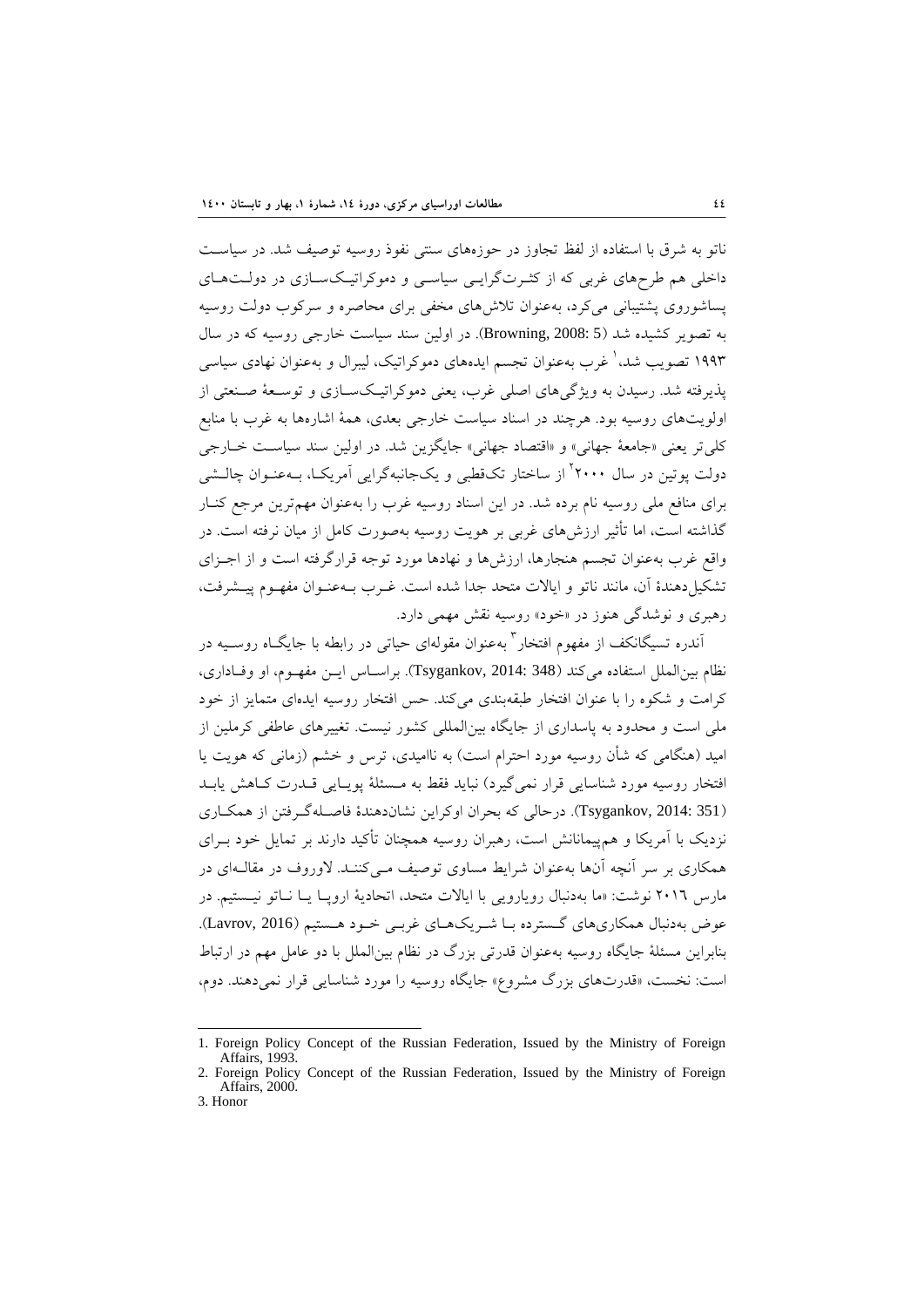ايالات متحد با دنبالكردن رويكرد يكجانبهگرايي به روسيه اجازة دخالت در امور بـينالمللـي در جايگاهي برابر با غرب را نمي دهد. چنين رفتار ناعادلانه و عدم شناسايي خودانگارهٔ قدرت بزرگ روسيه، سندرم تحقير اين كشور را تحريك ميكنـد و موجـب بـهكـارگرفتن رويكـردي تهاجمي در سياست خارجي ميشود.

با وجود مواضع رسمي مبني بر نبود دشمني ميان دو طرف، مسكو و واشنگتن نمـيتواننـد محيط سياسي و عاطفي پايداري براي روابط دوجانبه ايجاد كننـد. آنچـه مـسئله را پيچيـدهتـر ميكند، اين است كه هر دو طرف اختلافهاي مفهومي با يكـديگر دارنـد و نـه تنهـا بـه درك مشتركي از نظم جهاني در حال پديدارشدن نرسيدهاند، بلكه در مورد سرشت مسائل جهـاني و منطقهاي اختلاف نظر دارند (17 2013: ,Tsygankov(. كرملين در انتقـاد از سياسـت خـارجي ايالات متحد آن را تهديدي براي منافع ملي روسـيه و تـلاش بـراي كنارگذاشـتن يـا تـضعيف جايگاه اين كشور ميداند. در سه دهة گذشته، مشكلات مربـوط بـه جايگـاه روسـيه در نظـام بينالملل حلنشده باقي مانده است و تمايلنداشتن دو طرف به اعطـاي قـدرت يـا افتخـار بـه يكديگر، منجر به رقابت در حال افزايش ميان مسكو و واشنگتن شده است. اين مسئله ميتواند به افزايش تنشها و حتي درگيري نظامي ميان اين دو كشور منجر شود.

#### **نتيجه**

براساس مباحث مطرحشده، ديدگاه روسيه در رابطه با نظم بينالمللي كنوني به رهبري ايـالات متحد با توجه به ادراك اين كشور از نظام بينالمللي در دورة پس از جنگ سـرد شـكل گرفتـه است. در دورة كوتاهي پس از پايان جنگ سرد، مقامهاي غربگراي روسيه به رهبري يلتـسين نه تنها خواستار يكپارچهشدن اين كشور در غرب بلكه الگوسـازي روسـيه از نهادهـاي غربـي بودند. تحليلگران روس به اين مسئله اشاره ميكنند كه روسـيه در اوايـل دهـة 1990 بـهدنبـال همكاريهاي نزديك همهجانبه با غرب بود، اما اين روند با بياعتنايي از سـوي ايـالات متحـد روبهرو شد. اين سابقة تاريخي و احساس بياعتمادي سبب شد رهبران روسـيه بـه ايـن بـاور برسند كه تلاش اين كشور براي پيوستن و يكپارچهشدن در نهادهاي غربي امكانپذير نخواهـد بود و بايد بهدنبال توسعة نهادهاي جايگزين باشد.

سياست خارجي قاطع روسيه در دورة سوم رياست جمهوري پوتين بحثهاي شـديدي را دربارة منابع اقدامهاي جنگطلبانة اين كشور برانگيخت. در كنار رقابت آشكار با ايالات متحـد در رخدادهايي مانند پيوستهسازي كريمه و حمايت نظامي از حكومت اسد در سوريه، مسكو با يك چرخش تمدني، گفتمان هويت و تمدن منحصربهفرد روسيه را دوبـاره در جريـان اصـلي بحثهاي سياسي ظاهر كرد. اين تحولها منجـر بـه تـضاد ميـان ارزشهـاي سـنتي روسـيه و ارزشهاي ليبرال غربي شد. بر اين اساس، روسيه بهعنوان قدرتي بزرگ، محكوم به ايفاي نقش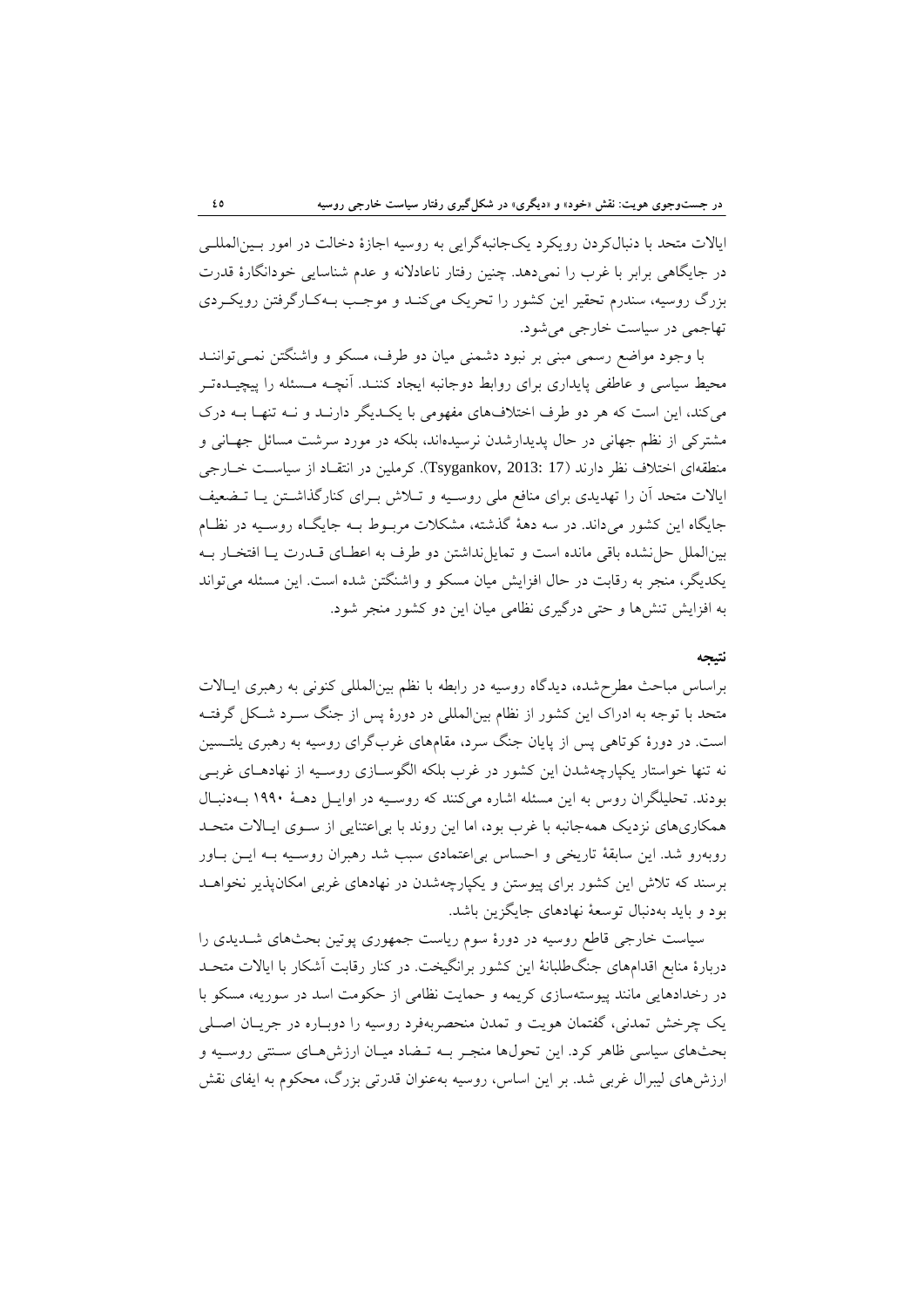اساسي در نظم بينالمللي است. شيوة درك سياستگذاران روسي از هويت خود بهوسيلة رابطه با «ديگر» مشخص اين كشور شكل گرفته است. ايالات متحد بهعنـوان «ديگـري» تـاريخي، بـا سوءبرداشت از فروپاشي اتحاد شوروي، منافع و نقش تاريخي روسيه را بهعنوان يـك بـازيگر اصلي در سيستم بينالمللي شناسايي نكرد.

همچنين بهدنبال مداخلههاي نظامي يكجانبة آمريكا در كـشورهاي مختلـف بـدون تأييـد سازمان ملل و گسترش تدريجي حضور اتحادية اروپا و ناتو در حـوزة نفـوذ و منطقـة خـارج نزديك روسيه، مقامها و تحليلگران روس نظم جهاني به رهبري آمريكا را نه تنها گمـراهكننـده بلكه تهديدآميز براورد كردند. مجموعة اين عاملها در كنار ريشههاي تـاريخي و هويـت ملـي روسها، سبب شكلگيري هدفها و منافع مورد نظر روسيه در حال حاضر شده است. بنابراين سياستهاي تهاجمي روسيه مانند مداخلة نظامي در سوريه و پيوستهسازي شبهجزيـرة كريمـه به خاك اين كشور نشاندهندة چرخش تمدني روسـيه و تجديـد ارزشهـاي سـنتي بـهعنـوان عناصر اساسي راهبردي سياست خارجي اين كشور در جستوجوي جايگـاه خـود بـهعنـوان «قدرت بزرگ» بوده است. روسيه، بهويژه پس از به قدرت رسيدن پوتين با بـازتعريف جايگـاه خود بهعنوان قدرت بزرگ بهدنبال مقابله با اقدامهاي «دگر» مشخص يعني ايالات متحـد بـوده است. اين فرضيه ادراك بهتري از دليلهاي رفتار تهـاجمي روسـيه در نظـام بـينالملـل ماننـد رويارويي اين كشور با بحرانهاي گرجستان، اوكراين و سوريه ارائه ميدهد.

#### **References**

- Arm, Armina and Kayhan Barzegar (2019), "The Impact of Recognition Policy on Russia's Foreign Policy Discourse (Case Study: Middle East)", **Central Eurasia Studies**, Vol. 12, No. 2, pp. 273-289 [in Persian].
- Bahrami Moghadam, Sajad and Aliasghar Sotoodeh (2014), "Identity Debates and Russia's Foreign Policy Transformation", **Iranian Journal of International Policy Research**, Vol. 2, No. 2, pp. 23-43 [in Persian].
- Barzegar, Kayhan (2012), "New Putin, Combining Traditional Central Government and Global Requirements", **Aseman**, No. 30, pp. 36-50 [in Persian].
- Batalov, Eduard (2005), **World Development and World Order: an Analysis of Contemporary American Theories**, Moscow: POSSPEN.
- Browning, Christopher (2008), "Reassessing Putin's Project: Reflections on IR Theory and the West", **Problems of Post-Communism**, No. 55, pp. 3-13.
- Clunan, Anne L. (2009), **The Social Construction of Russia's Resurgence**, Baltimore: Johns Hopkins University Press.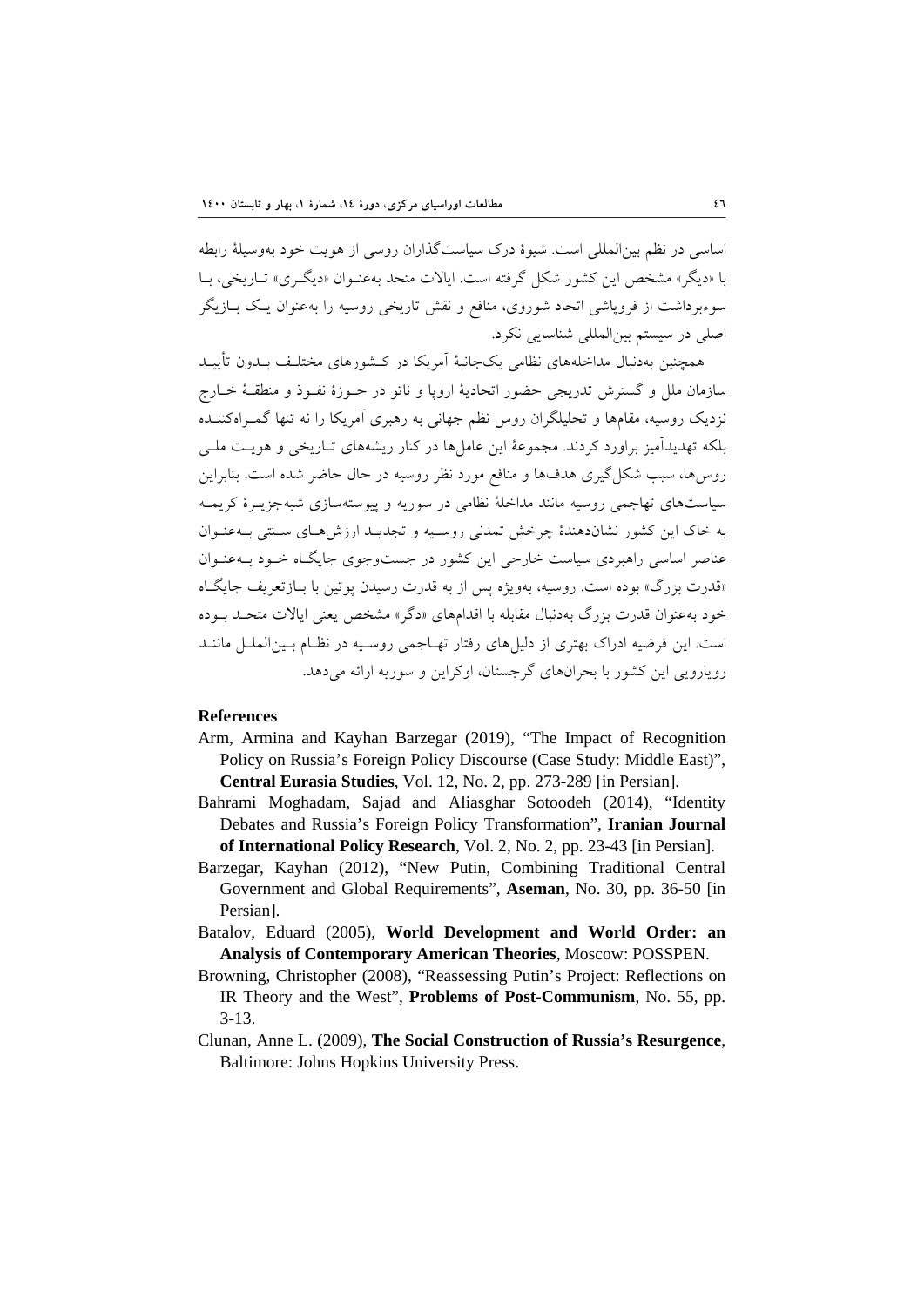- Donaldson, R. H. (2014), **The Foreign Policy of Russia: Changing Systems, Enduring Interests**, London: M.E. Sharpe.
- Dostoevsky, Fyodor (1861), "The Possessed or, The Devils", Translated by Constance Garnett, **Project Gutenberg**, Posted Online 2010, Available at: http://www.gutenberg.org/files/8117/8117-h/8117-h.htm, (Accessed on: 30/2/2019).
- Duncan, Peter J. S. (2005), "Contemporary Russian Identity between East and West", **The Historical Journal**, Vol. 48, Issue 1, pp. 277-294.
- Dyson, Stephen B. (2001), "Drawing Policy Implications from the Operational Code of a New Political Actor: Russian President Vladimir Putin", **Policy Sciences**, Vol. 34, No. 3, pp. 329-346.
- Freedman, J. (2016), "Status Insecurity and Temporality in World Politics", **European Journal of International Relations**, Vol. 22, No. 4, pp. 797- 822.
- Hill, F. (2013), "The Real Reason Putin Supports Assad", **Foreign Affairs**, Available at: http://www.foreignaffairs.com, (Accessed on: 28/3/2013).
- Hopf, T. (2004), "Russia's Place in the World an Exit Option?", **Russiavotes**, Available at: http://www.russiavotes.org, (Accessed on: 28/1/2013).
- Kozyrev, Andrei (1994), "The Lagging Partnership", **Foreign Affairs**, Vol. 73, No. 3, pp. 59-71.
- Larson, D. W. and A. Shevchenko (2014), "Russia Says No: Power, Status and Emotions in Foreign Policy", **Communist and Post-Communist Studies**, No. 47, pp. 269-279.
- Lavrov, Sergey (2016), "Russia's Foreign Policy in a Historical Perspective", **Russia in Global Affairs**, Mar. 30, Available at: http://www.eng.globalaffairs.ru/number/Russias-Foreign-Policy-in-a-Historical-Perspective-18067, (Accessed on: 17/8/2018).
- LeDonne, John (1997), **The Russian Empire and the World, 1700–1917: the Geopolitics of Expansion and Containment**, Oxford University Press.
- Lindemann, Thomas (2011), "Peace through Recognition: an Interactionist Interpretation of International Crises", **International Political Sociology**, Vol. 5, No. 1, pp. 68-86.
- Mankoff, J. (2011), **Russian Foreign Policy: the Return of Great Power Politics**, Maryland: Rowman and Littlefield Publishers.
- Neumann, Iver B. (2008), "Russia as a Great Power, 1815–2007", **Journal of International Relations and Development**, No. 11, pp. 128-151.
- Omelicheva, Mariya Y. and Lidiya Zubytska (2016), "An Unending Quest for Russia's Place in the World: the Discursive Co-evolution of the Study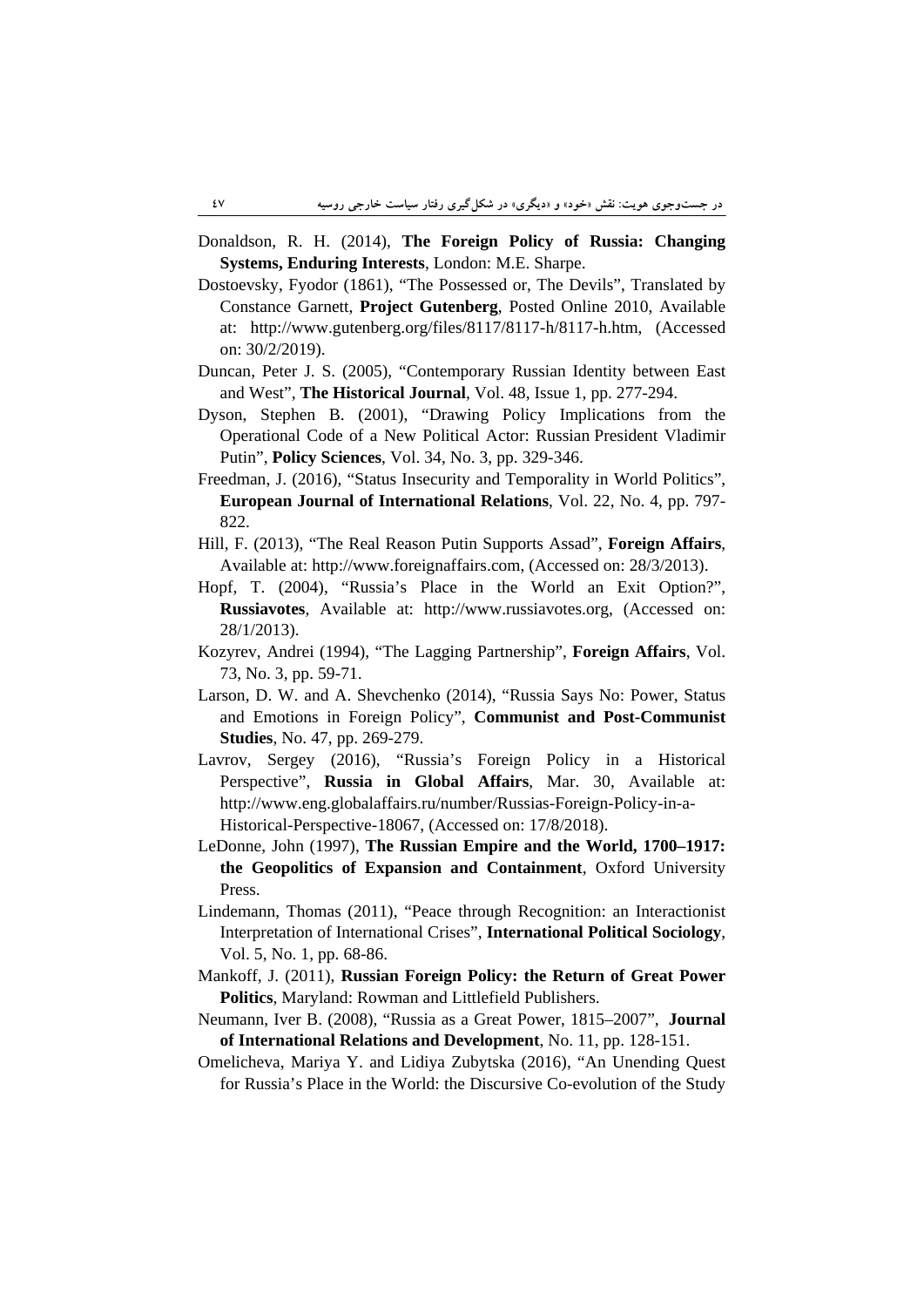and Practice of International Relations in Russia", **New Perspectives**, Vol. 24, No. 1, pp. 19-51.

- Primakov, Yevgeny (2002), "Turning Back Over the Atlantic," **International Affairs: a Russian Journal of World Politics, Diplomacy, and International Relations**, No. 6, pp. 69-78.
- Putin, Vladimir (2005), "Annual Address to the Federal Assembly of the Russian Federation", Available at: http://en.kremlin.ru/events/president/ transcripts/ 22931, (Accessed on: 27/8/2017).
- Putin, Vladimir (2007), "Speech and the Following Discussion at the Munich Conference on Security Policy", Available at: http://en.kremlin.ru/events/president/transcripts/24034, (Accessed on: 14/7/2017).
- Putin, Vladimir (2013), "Meeting of the Valdai International Discussion Club", Sep. 19, Available at: http://en.kremlin.ru/events/president/news/ 19243, (Accessed on: 3/8/2017).
- Rashidi, Ahmad (2018), "Recognition of "Other" in the Civilizational Debates and the Foundations of Foreign Policy in Russia", **Central Eurasia Studies**, Vol. 10, No. 2, pp. 307-324 [in Persian].
- Ringmar, Eric (2002), "The Recognition Game: Soviet Russia against the West", **Cooperation and Conflict**, Vol. 37, No. 2, pp. 36-115.
- Ringmar, E. (2012), **The International Politics of Recognition**, Boulder: Co./Londres, Paradigm Publishers.
- Smith, H. (2014), **Russian Greatpowerness: Foreign Policy, the Two Chechen Wars and International Organisations**, University of Helsinki, Faculty of Social Sciences, Available at: http://urn.fi/URN:ISBN:978-951-51-0092-4, (Accessed on: 24/2/2017).
- "Speech and the Following Discussion at the Munich Conference on Security Policy" (2007), Available at: http://en.kremlin.ru/events/ president/transcripts/ 24034, (Accessed on: 14/7/2017).
- "The Foreign Policy Concept of the Russian Federation" (2013), **Ministry of Foreign Affairs of the Russian Federation**, Available at: http://www.mid.ru/foreign\_policy/official\_documents/asset\_publisher/Cp tICkB6BZ29/content/id/122186, (Accessed on: 28/6/2018).
- Trenin, Dmitri (2009), "Russia's Spheres of Interest, not Influence", **The Washington Quarterly**, Vol. 16, No. 4, pp. 3-22.
- Trenin, Dmitri (2011), **Post-Imperium: a Eurasian Story**, Washington, D.C.: Carnegie Endowment for International Peace.
- Tsygankov, Andrei P. (2006), **Russia's Foreign Policy: Change and Continuity in National Identity**, Lanham, MD: Rowman and Littlefield.